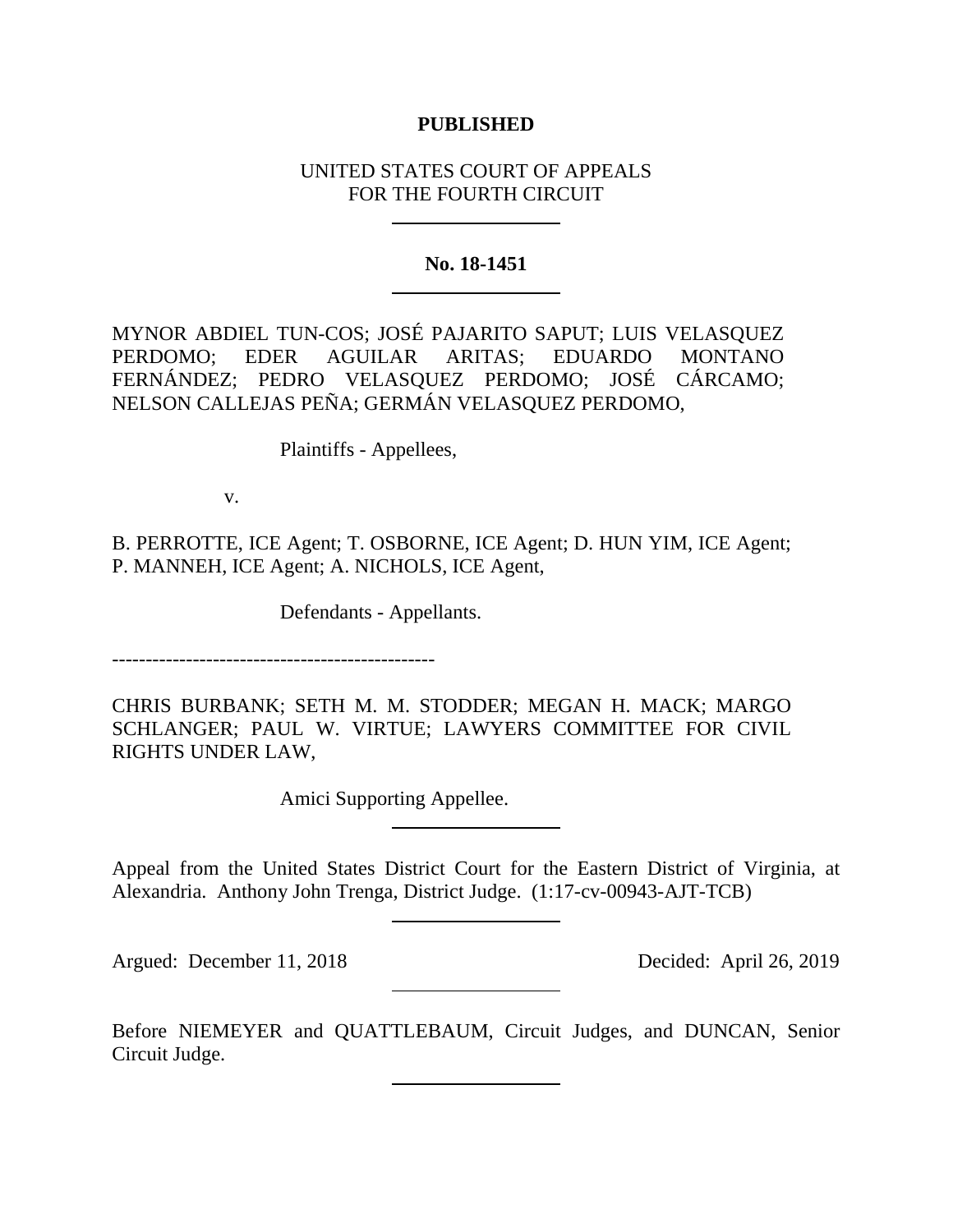Reversed and remanded with instructions by published opinion. Judge Niemeyer wrote the opinion, in which Judge Quattlebaum and Senior Judge Duncan joined.

**ARGUED:** Anne Murphy, UNITED STATES DEPARTMENT OF JUSTICE, Washington, D.C., for Appellants. David Meir Zionts, COVINGTON & BURLING LLP, Washington, D.C., for Appellees. **ON BRIEF:** Chad A. Readler, Acting Assistant Attorney General, Mary Hampton Mason, Senior Trial Counsel, Paul E. Werner, Trial Attorney, Torts Branch, Barbara L. Herwig, H. Thomas Byron III, Appellate Staff, Civil Division, UNITED STATES DEPARTMENT OF JUSTICE, Washington, D.C.; G. Zachary Terwilliger, United States Attorney, OFFICE OF THE UNITED STATES ATTORNEY, Alexandria, Virginia, for Appellants. Daniel E. Johnson, Mark H. Lynch, José E. Arvelo, Brandon H. Johnson, Daniel T. Grant, Michelle S. Willauer, COVINGTON & BURLING LLP, Washington, D.C.; Simon Y. Sandoval-Moshenberg, Nicholas C. Marritz, Hallie N. Ryan, LEGAL AID JUSTICE CENTER, Falls Church, Virginia, for Appellees. Jon M. Greenbaum, Myesha Braden, Samuel Weiss, Michael Huggins, LAWYERS' COMMITTEE FOR CIVIL RIGHTS UNDER LAW, Washington, D.C.; Shira A. Scheindlin, New York, New York; Caitlin Bellis, UNIVERSITY OF CALIFORNIA IRVINE SCHOOL OF LAW – IMMIGRANT RIGHT CLINIC, Irvine, California, for Amicus Lawyer's Committee for Civil Rights Under Law. Nicolas G. Keller, New York, New York, Matthew E. Price, JENNER & BLOCK LLP, Washington, D.C., for Amici Chris Burbank, Seth M. M. Stodder, Megan H. Mack, Margo Schlanger, and Paul Virtue.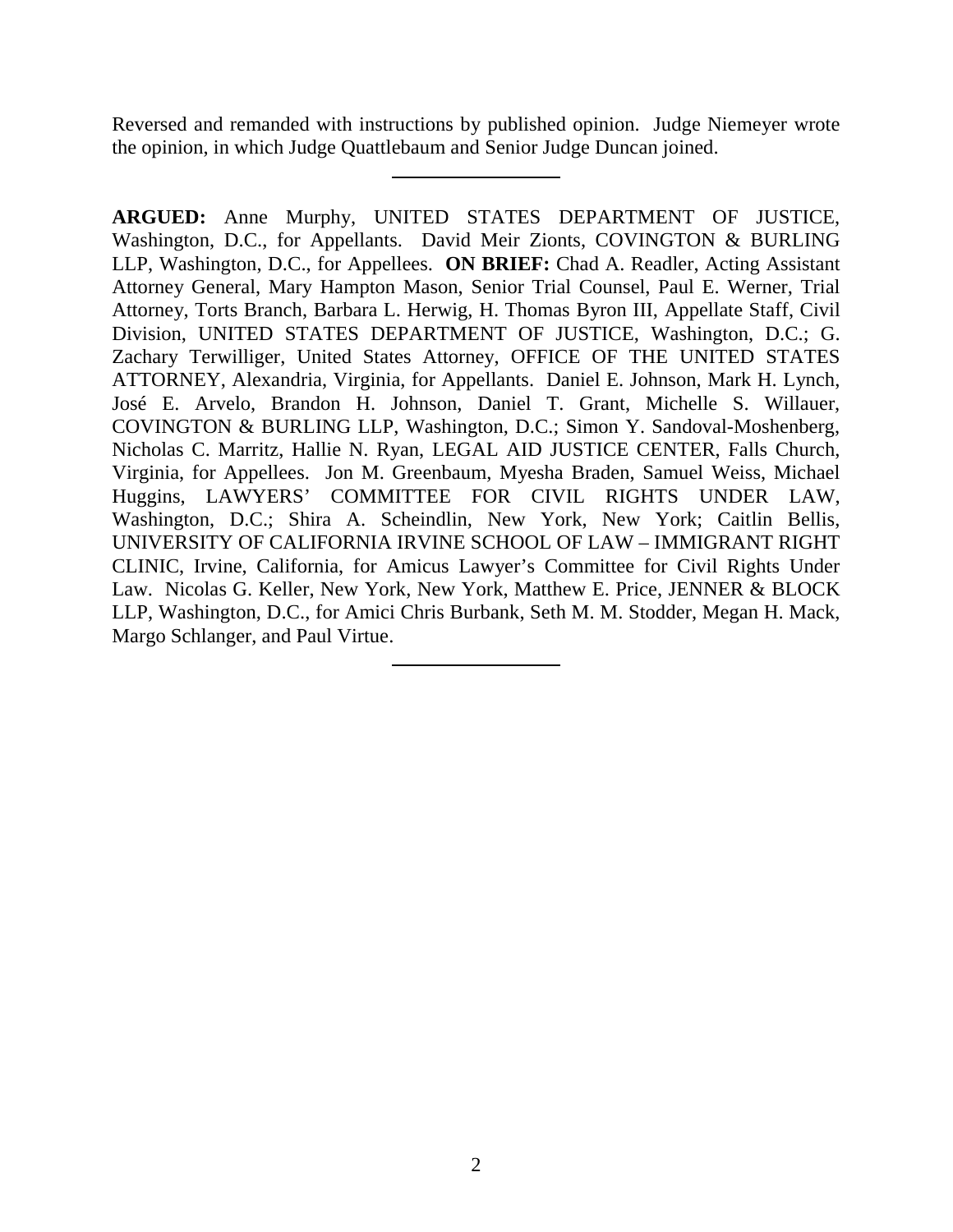#### NIEMEYER, Circuit Judge:

Nine Latino men, who lived in areas of Northern Virginia that were home to many residents of Latino ethnicity, commenced this action against several Immigration and Customs Enforcement ("ICE") agents. They seek money damages to redress the ICE agents' alleged violations of their rights under the Fourth and Fifth Amendments, alleging that the ICE agents (1) stopped and detained them without a reasonable, articulable suspicion of unlawful activity; (2) invaded their homes without a warrant, consent, or probable cause; and (3) seized them illegally. To state a cause of action for damages, they rely on *Bivens v. Six Unknown Named Agents of Federal Bureau of Narcotics*, 403 U.S. 388 (1971), which held that the victim of a Fourth Amendment violation by federal officers had an implied constitutional claim for damages.

The ICE agents filed a motion to dismiss, challenging the plaintiffs' reliance on *Bivens* and also asserting qualified immunity. While the district court assumed that the plaintiffs' action presents a "'modest extension' in a 'new context' for the application of a *Bivens* remedy," it denied the ICE agents' motion, concluding that a *Bivens* remedy "should be recognized in this case." It also denied the ICE agents qualified immunity.

Applying the Supreme Court's recent jurisprudence on *Bivens* actions, we reverse, concluding that a *Bivens* remedy is not available in the circumstances of this case. Where there is no statute authorizing a claim for money damages, "it is a significant step under separation-of-powers principles" for a court to impose damages liability on federal officials. *Ziglar v. Abbasi*, 137 S. Ct. 1843, 1857 (2017). In such cases, "[t]he question is who should decide whether to provide for a damages remedy, Congress or the courts?"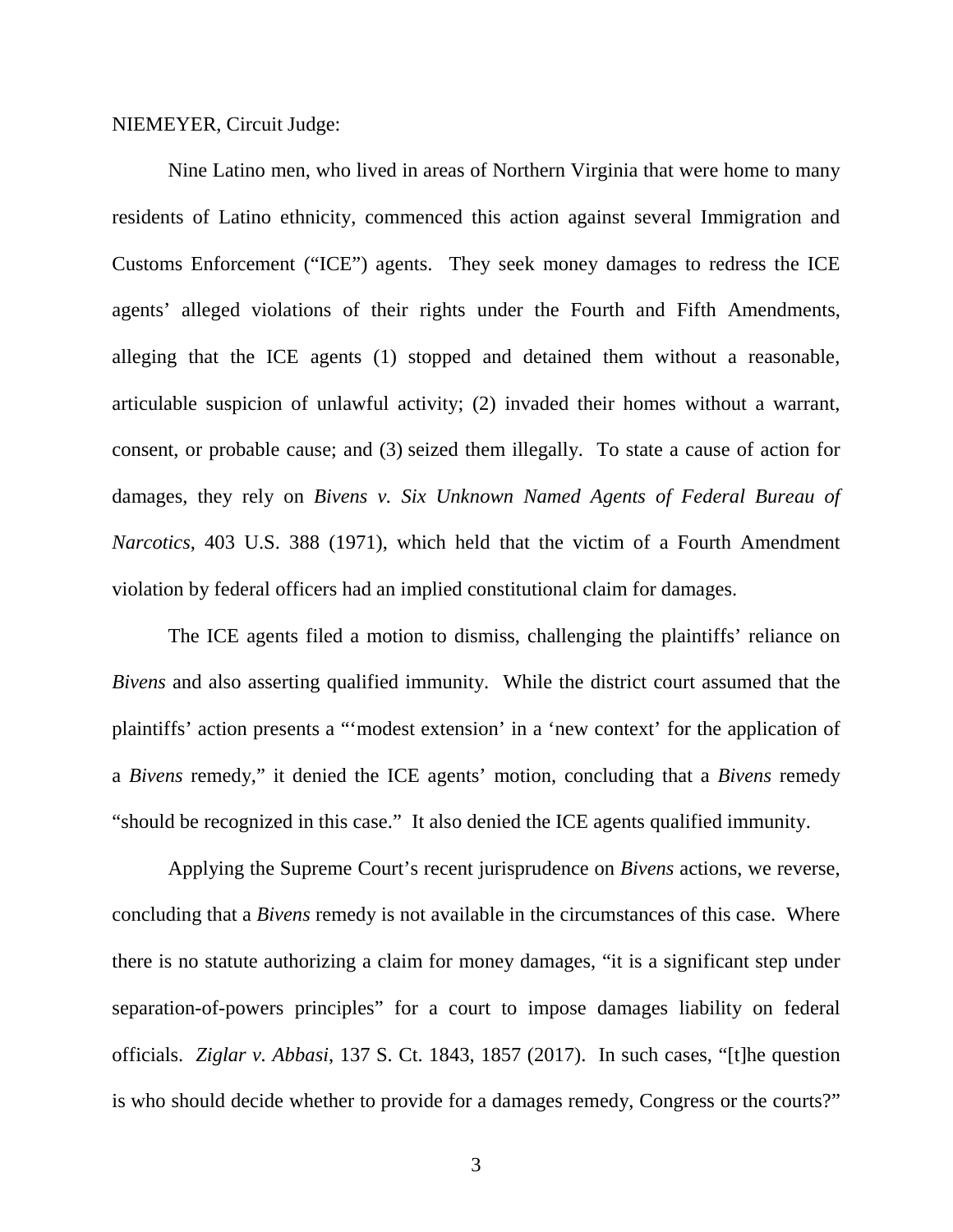*Id*. at 1857 (cleaned up). "The answer most often will be Congress." *Id*. Indeed, in the course of repeatedly declining to provide a *Bivens* remedy in recent years, the Supreme Court has now made clear that "extend[ing] *Bivens* liability to any new context or new category of defendants" is highly "disfavored." *Ashcroft v. Iqbal*, 556 U.S. 662, 675 (2009) (cleaned up). We thus conclude that, because the plaintiffs seek to extend *Bivens* liability to a context the Supreme Court has yet to recognize and there are "special factors counselling hesitation in the absence of affirmative action by Congress," *Abbasi*, 137 S. Ct. at 1857 (cleaned up), the plaintiffs' action for damages should be dismissed. Therefore, we reverse the district court's order denying the ICE agents' motion to dismiss and remand with instructions to dismiss the plaintiffs' action.

## I

In their complaint, the plaintiffs challenge the legality of stops, detentions, and home invasions that they experienced on February 8 and February 17, 2017.

As alleged in the complaint, on February 8, ICE agents stopped one of the plaintiffs as he was leaving his home and asked if he knew a man in a photo that the agents showed him. When the plaintiff denied knowing the man, the agents demanded that the plaintiff take them into his home. The agents then collected all of the other persons in the home, asked them the same question, and received the same response. They then arrested six residents and took them to an ICE facility in Lorton, Virginia. After ten hours, the agents released the six on bond. Removal proceedings under the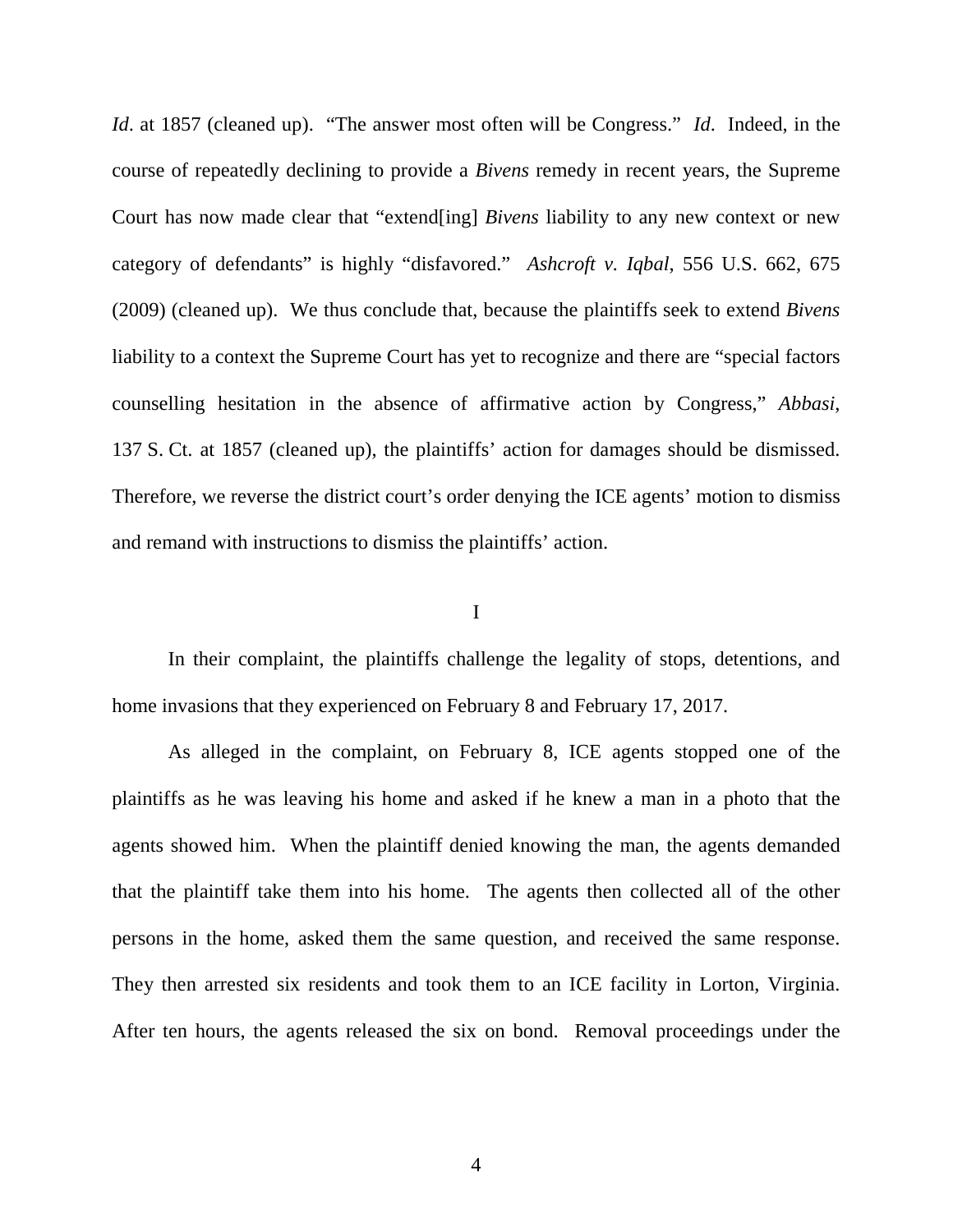Immigration and Nationality Act ("INA") were then initiated against those six, who are now plaintiffs in this action.

On February 17, ICE agents blocked a car with four Latino men in it as they were pulling out of a parking space, demanding that they provide identification. The ICE agents then showed the detained men photos of two men, whom one of the detained men recognized. The agents then directed the detained men to go to their apartment, where the agents arrested and frisked two of them and took them to an ICE facility in Fairfax, Virginia. After they were released, removal proceedings under the INA were initiated against those two men, who are also now plaintiffs in this action.

In their initial complaint for damages, the two plaintiffs arrested on February 17 alleged violations of the Fourth and Fifth Amendments. They also asserted that the arrests on that date "did not occur in a vacuum," citing a recent Executive Order which "was represented by the Trump administration as an effort to 'take the shackles off' ICE agents in their enforcement activities." (Citation omitted). As the complaint alleged:

ICE agents across the country have been encouraged to stop individuals without reasonable suspicion, pursuant to the Trump Administration's efforts to "take the shackles off" ICE agents to free them from "what they went through in the last administration." In contrast to the Obama Administration's immigration enforcement policies and practices, which discouraged ICE agents from stopping individuals absent reasonable suspicion that the individuals had violated federal law, . . . [the] Executive Order and implementing guidance from [the Department of Homeland Security] have encouraged a broader set of enforcement policies that "no longer will exempt classes or categories of removable aliens from potential enforcement."

(Citations omitted). The initial complaint also alleged that "[u]nder the Obama Administration, ICE agents carried out immigration arrests at [the same apartment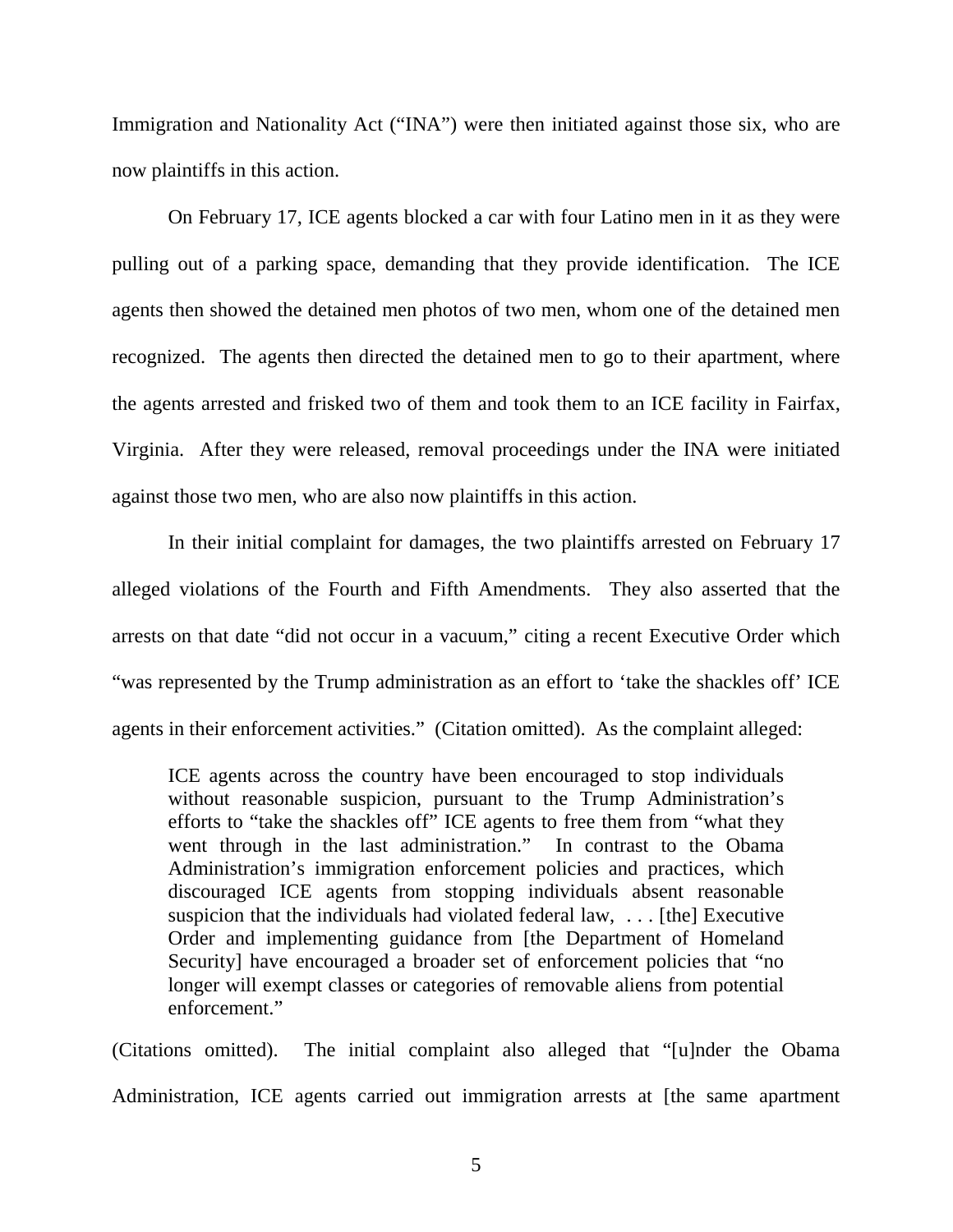complex] multiple times a year, but generally arrested only those persons whom they had come to arrest . . . [and] generally did not engage in collateral arrests of third persons." They alleged that under the Trump Administration, by contrast, "ICE agents have dramatically increased the number and scope of enforcement actions" at the apartment complex and that "[t]hese enforcement actions have included numerous collateral arrests," including the arrests of the two plaintiffs.

Several months later, the plaintiffs filed an amended complaint, which added the events that occurred on February 8, 2017, and the additional seven plaintiffs involved in those events, one of whom was a U.S. citizen. The amended complaint again alleged claims for the unreasonable searches and seizures of the plaintiffs, in violation of the Fourth Amendment, and equal protection claims under the Fifth Amendment. It also eliminated all references to the Trump Administration's immigration enforcement policy. In both complaints, the plaintiffs demanded compensatory and punitive damages, relying on *Bivens*.

The ICE agents filed a motion to dismiss on the ground that a *Bivens* action is not available in the context of this case. The agents also asserted qualified immunity.

The district court rejected both arguments and denied the motion. First, the court concluded that the plaintiffs stated "cognizable *Bivens* claims, as those claims were against persons properly considered federal law enforcement officers under circumstances that sufficiently approximated those within the recognized contours of that remedy." Applying the framework articulated by the Supreme Court in *Ziglar v. Abbasi*, 137 S. Ct. 1843 (2017), the court first assessed whether the case arose in a "new *Bivens*

6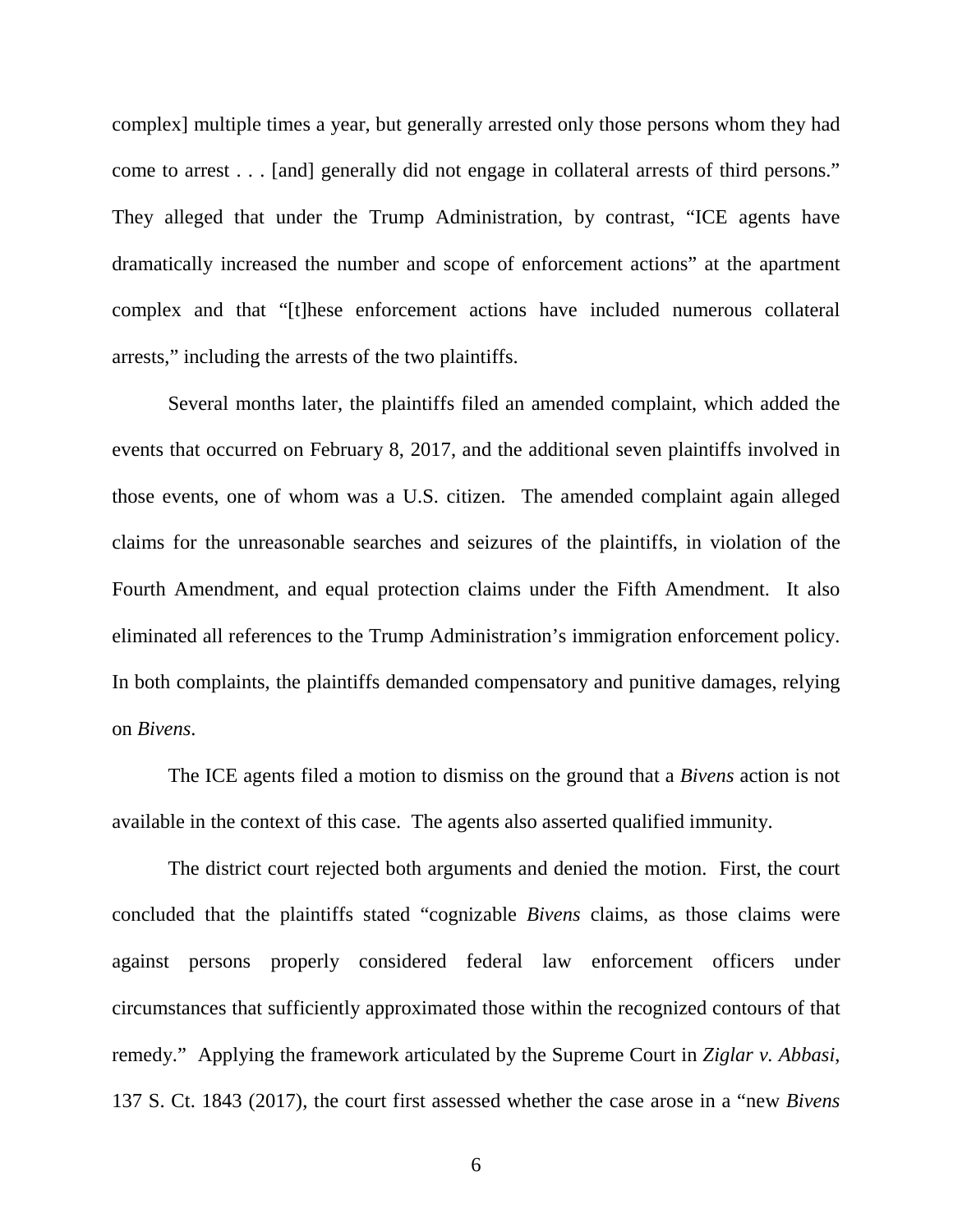context," noting that "[t]he alleged conduct in this case ha[d] the recognizable substance of Fourth Amendment violations" but that the agents "[were] ICE agents, rather than traditional law enforcement officers, . . . and were purporting to operate under a different 'statutory or other legal mandate' than the officials referenced in *Abbasi*." (Quoting *Abbasi*, 137 S. Ct. at 1860). For those reasons, the court "assumed that this case present[ed] a 'modest extension' in a 'new context' for the application of a *Bivens* remedy" and therefore went on to evaluate whether "special factors" counseled against extending *Bivens* by inquiring "whether '(1) Congress ha[d] not already provided an exclusive statutory remedy; (2) there [were] no special factors counselling hesitation in the absence of the affirmative action by Congress; and (3) there [was] no explicit Congressional declaration that money damages not be awarded.'" (Quoting *Hall v. Clinton*, 235 F.3d 202, 204 (4th Cir. 2000)).

After noting that the ICE agents "d[id] not contend that Congress ha[d] already provided an exclusive statutory remedy . . . or that there [was] an 'explicit Congressional declaration that money damages not be awarded,'" the district court concluded that the issue "reduce[d] to whether any 'special factors' counsel[ed] against extending an implied right of action within the context of this case." The court then reasoned that the plaintiffs "are not challenging an entity's policy" but are rather "claiming straightforward violations of their Fourth and Fifth Amendment rights based on [the ICE agents'] conduct." And while ICE agents, rather than traditional federal law enforcement officers, were involved, the court concluded that the agents "nevertheless fall within the broad category of federal law enforcement officers, whose conduct raises the same issues and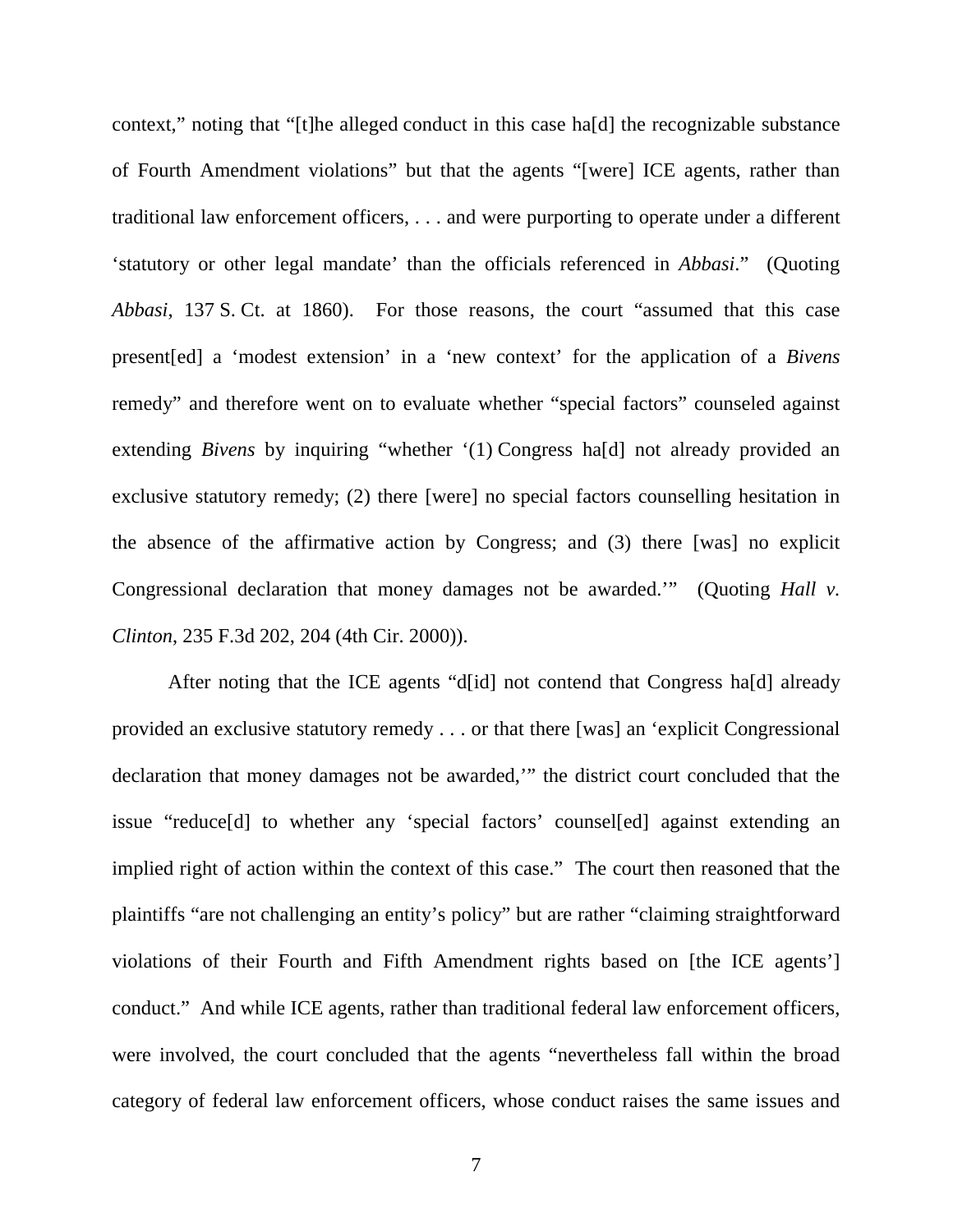concerns as in *Bivens*." As for the ICE agents' argument that "Congress's intent to preclude a *Bivens* damages remedy [could] be found in its failure to provide for an explicit remedy in the [INA] while otherwise 'aggressively' legislating in the immigration area," the court reasoned that while that argument would have force if Congress had provided a lesser remedy for this sort of violation, "Congress has provided *no remedy whatsoever*." (Emphasis added). The court concluded that "Congress's silence in this context does not reliably reflect any Congressional intent to preclude a *Bivens* damage remedy, particularly given the longstanding judicial recognition of a *Bivens* remedy for the types of Fourth and Fifth Amendment claims asserted in this case." The court thus ultimately concluded that "there [were] no special factors that would counsel against [allowing] a *Bivens* remedy for Plaintiffs' claims" and accordingly allowed the plaintiffs to pursue their *Bivens* claims against the ICE agents.

The district court also rejected the ICE agents' claim of qualified immunity. The ICE agents asserted that the complaint failed to allege "with the required specificity" the involvement of each ICE agent. The court disagreed, concluding that the plaintiffs "alleged at this stage each [ICE agent's] involvement with a sufficient level of factual specificity to give 'fair notice' of the claims asserted against each individual and the conduct relied on for those claims," and that, as such, the ICE agents "are not entitled to qualified immunity on the ground that the plaintiffs have failed to state with specificity each [ICE agent's] involvement." (Quoting *Bell Atlantic Corp. v. Twombly*, 550 U.S. 544, 545 (2007)).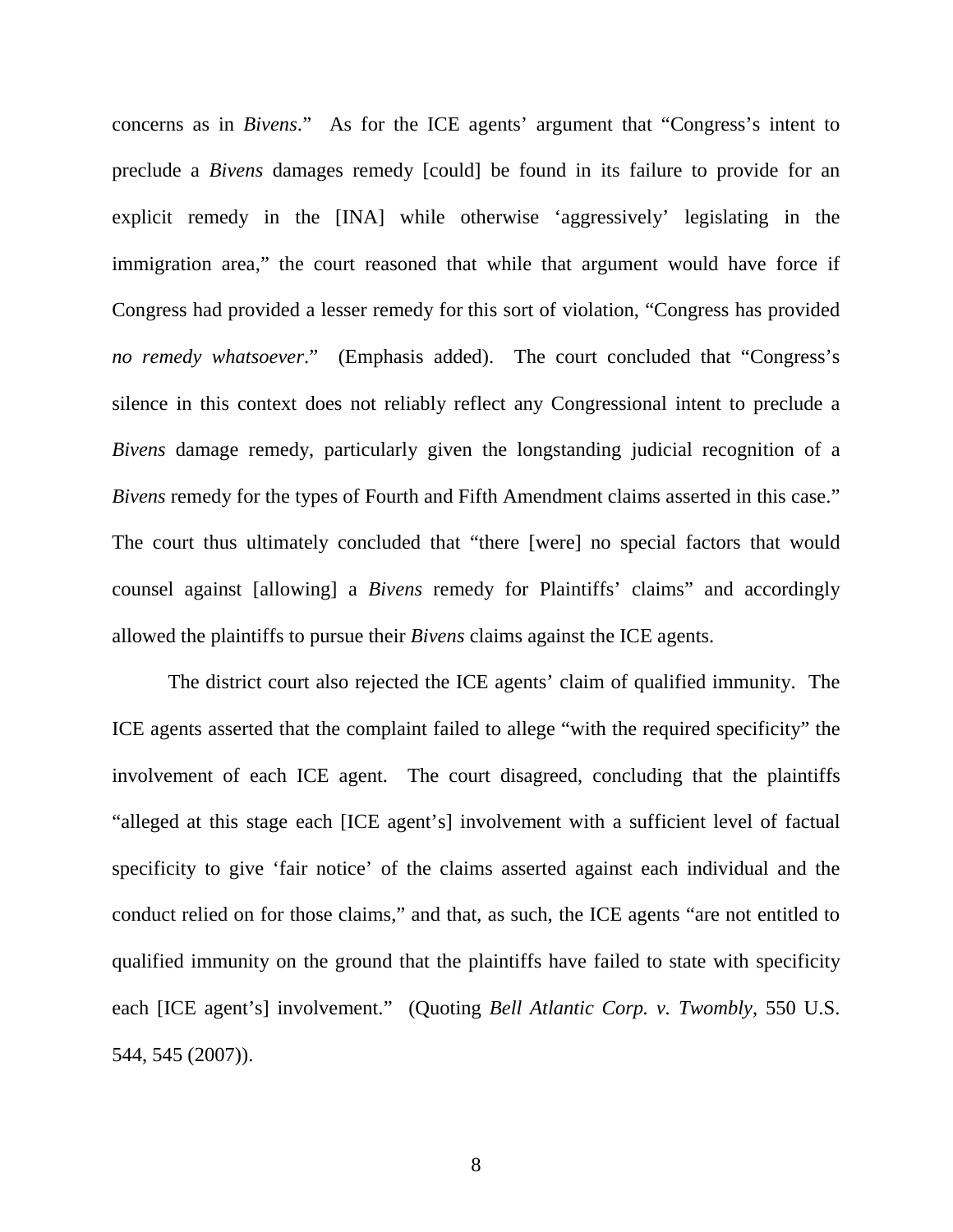From the district court's order dated April 5, 2018, denying their motion, the ICE agents filed this interlocutory appeal. *See Wilkie v. Robbins*, 551 U.S. 537, 549 n.4 (2007).

II

At its core, the plaintiffs' complaint alleges that ICE agents, in the context of enforcing the INA, violated their Fourth Amendment rights in stopping them, detaining them, and entering their home, and their Fifth Amendment rights in discriminating against them based on their ethnicity. They seek money damages under *Bivens*.

Such conduct, if engaged in by *state* officials, could give rise to a cause of action under 42 U.S.C. § 1983. But § 1983 does not provide a cause of action against *federal* officials, and there is no analogous statute imposing damages liability on federal officials.

In 1971, however, the Supreme Court decided *Bivens*, holding that, even absent statutory authorization, a man who had alleged that federal narcotics officers had searched his apartment and arrested him for alleged narcotics violations without a warrant or probable cause and that the officers had used unreasonable force in so doing could sue those officers on an implied claim for money damages under the Fourth Amendment. *See Bivens v. Six Unknown Named Agents of Fed. Bureau of Narcotics*, 403 U.S. 388, 389–98 (1971).

In the decade following *Bivens*, the Court decided two other cases in which it held that, notwithstanding the lack of a statutory cause of action, an implied damages remedy was available to redress certain constitutional violations. In the first, *Davis v. Passman*,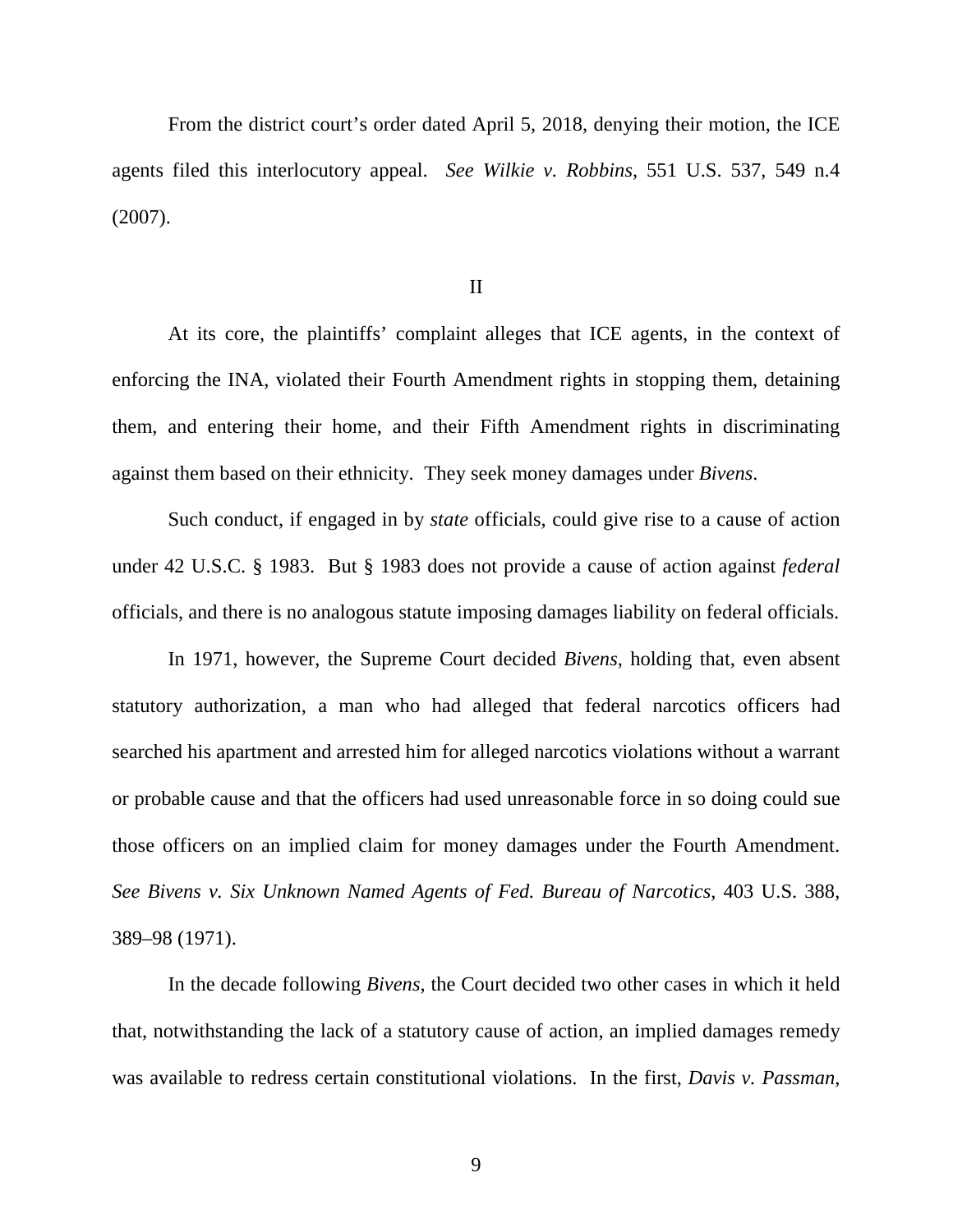442 U.S. 228 (1979), the Court held that the equal protection component of the Fifth Amendment's Due Process Clause provided a damages remedy for an administrative assistant who alleged that a Congressman fired her because she was a woman. *See id.* at 248–49. And in the second, *Carlson v. Green*, 446 U.S. 14 (1980), the Court held that the Eighth Amendment's Cruel and Unusual Punishments Clause provided a damages remedy for the estate of a prisoner who died due to the alleged failure of federal jailers to treat his asthma. *See id.* at 19.

In the almost 40 years since *Carlson*, however, the Court has declined to countenance *Bivens* actions in *any* additional context. *See Chappell v. Wallace*, 462 U.S. 296, 297 (1983) (refusing to recognize a *Bivens* remedy where enlisted servicemen alleged that their officers discriminated against them based on race); *Bush v. Lucas*, 462 U.S. 367, 390 (1983) (refusing to recognize a *Bivens* remedy where a federal employee alleged that his supervisor violated his First Amendment rights); *United States v. Stanley*, 483 U.S. 669, 671–72 (1987) (refusing to recognize a *Bivens* remedy where a serviceman alleged that military officers violated his substantive due process rights); *Schweiker v. Chilicky*, 487 U.S. 412, 414 (1988) (refusing to recognize a *Bivens* remedy for alleged violations of procedural due process by Social Security officials); *FDIC v. Meyer*, 510 U.S. 471, 473–74 (1994) (refusing to recognize a *Bivens* remedy where an employee alleged that he was wrongfully terminated by a federal agency in violation of due process); *Corr. Servs. Corp. v. Malesko*, 534 U.S. 61, 63 (2001) (refusing to recognize a *Bivens* remedy where a prisoner alleged that a private prison operator violated his Eighth Amendment rights); *Wilkie*, 551 U.S. at 541 (refusing to recognize a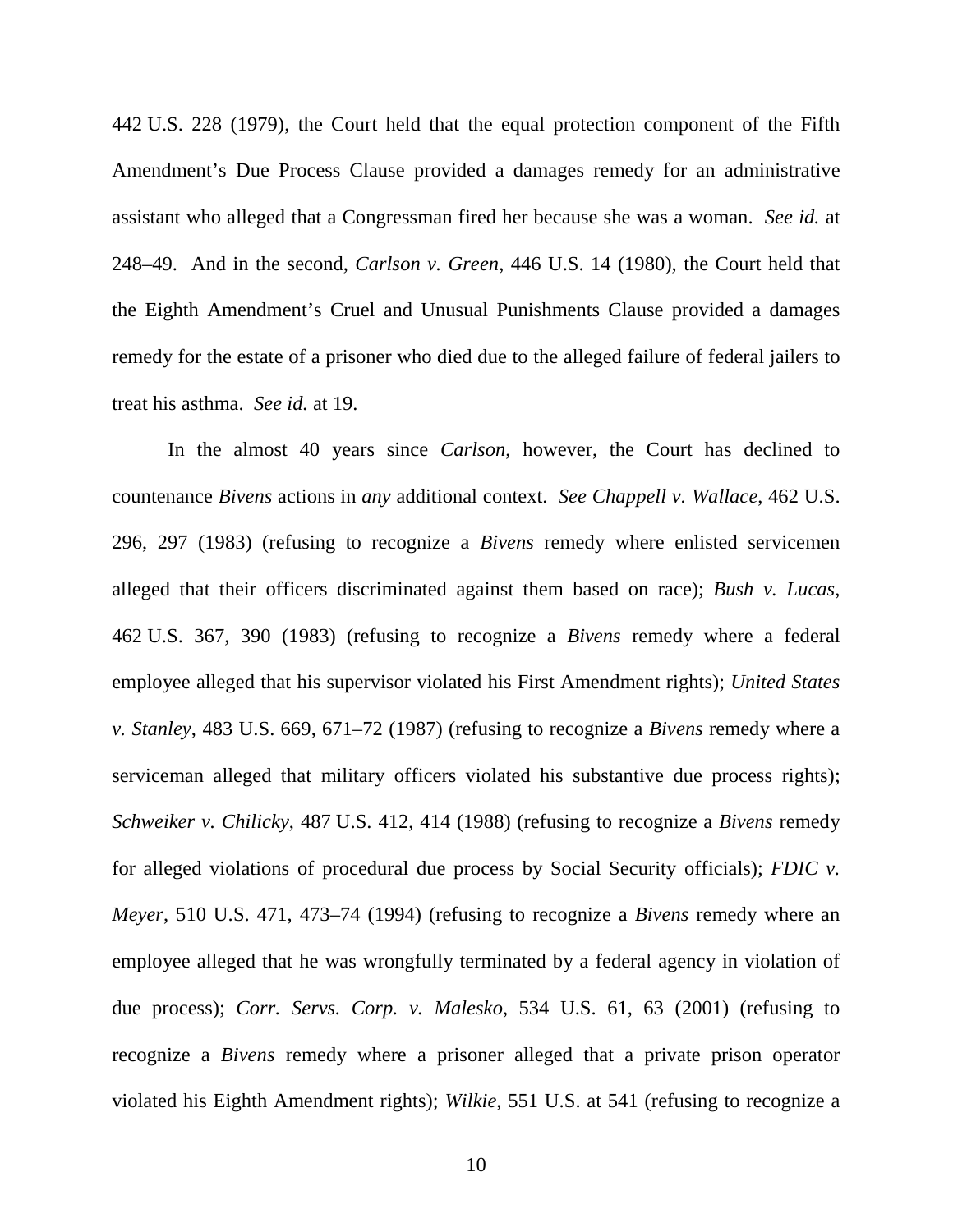*Bivens* remedy where a landowner alleged that officials from the Bureau of Land Management violated the Due Process Clause); *Minneci v. Pollard*, 565 U.S. 118, 120 (2012) (refusing to recognize a *Bivens* remedy where prisoners alleged that guards at a privately operated federal prison violated their Eighth Amendment rights).

The Court's most recent guidance on the continued availability of *Bivens* actions came in *Ziglar v. Abbasi*, where the Court expressed open hostility to expanding *Bivens*  liability and noted that "in light of the changes to the Court's general approach to recognizing implied damages remedies, it is possible that the analysis in the Court's three *Bivens* cases might have been different if they were decided today." 137 S. Ct. at 1856. The plaintiffs in *Abbasi* — aliens who were detained and held in the aftermath of the September 11 terrorist attacks — brought an action against certain executive officials and the wardens of the facility in which they were held, alleging Fourth and Fifth Amendment violations premised on the harsh conditions of their confinement and alleged abuse by prison guards. *Id.* at 1851–53. The Court held that no *Bivens* remedy was available for the conditions-of-confinement claims and accordingly concluded that those claims should be dismissed. *See id.* at 1858–63. And it remanded the prisoner abuse claims, holding that the lower court had erred in concluding that such claims arose in the same context as *Carlson* and had therefore failed to engage in the proper analysis. *See id.*  at 1865. The *Abbasi* Court explained its outlook by noting that when *Bivens*, *Davis*, and *Carlson* were decided, "the Court followed a different approach to recognizing implied causes of action than it follows now." *Id*. at 1855. More expansively, it stated: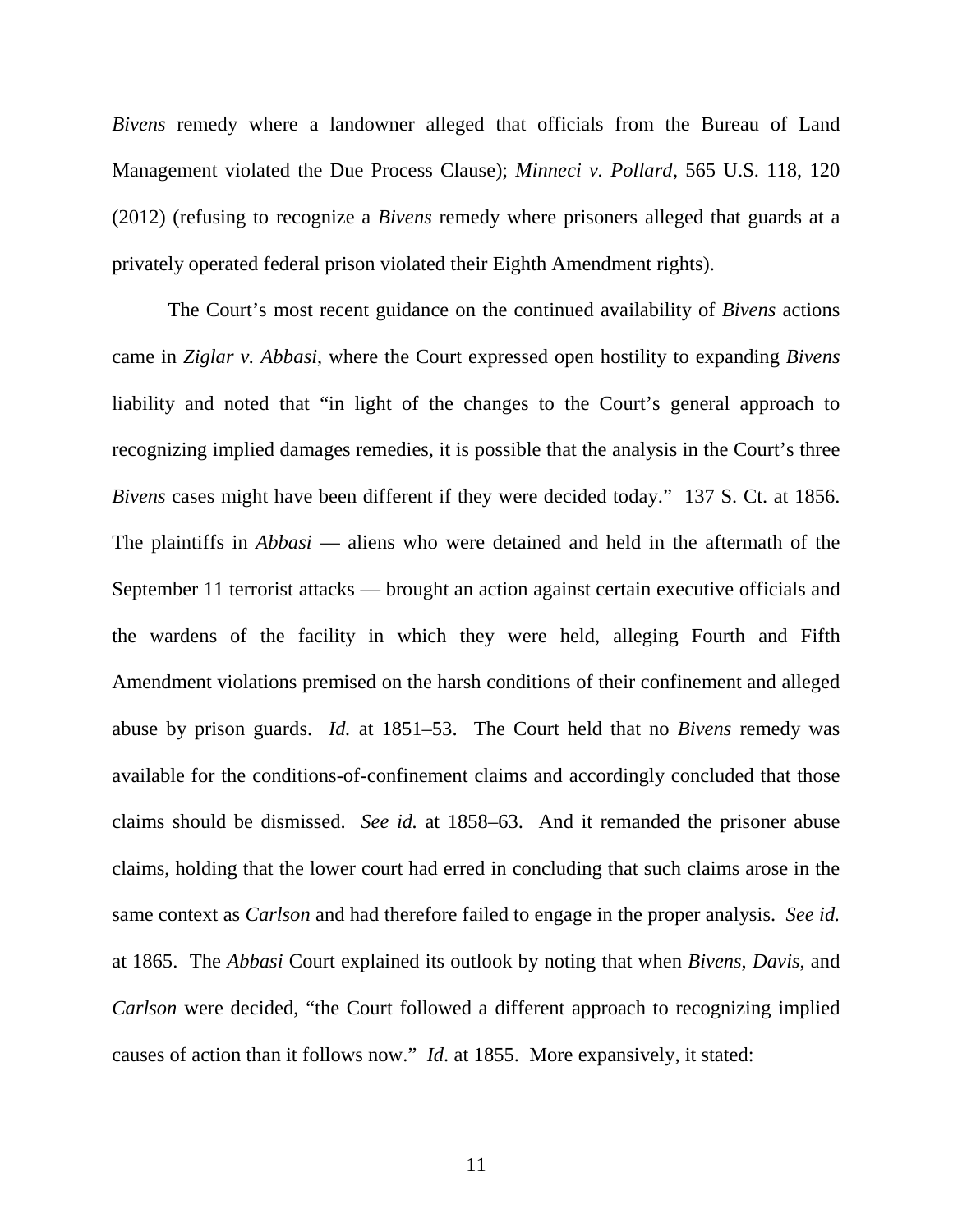[I]n light of the changes to the Courts' general approach to recognizing implied damages remedies, it is possible that the analysis in the Court's three *Bivens* cases might have been different if they were decided today. To be sure, no congressional enactment has disapproved of these decisions. And it must be understood that this opinion is not intended to cast doubt on the continued force, or even the necessity, of *Bivens* in the search-andseizure context in which it arose. *Bivens* does vindicate the Constitution by allowing some redress for injuries, and it provides instruction and guidance to federal law enforcement officers going forward. The settled law of *Bivens* in this common and recurrent sphere of law enforcement, and the undoubted reliance upon it as a fixed principle in the law, are powerful reasons to retain it in that sphere.

Given the notable change in the Courts' approach to recognizing implied causes of action, however, the Court has made clear that expanding the *Bivens* remedy is now a "disfavored" judicial activity. *Iqbal*, 556 U.S., at 675. This is in accord with the Courts' observation that it has "consistently refused to extend *Bivens* to any new context or new category of defendants." [*Malesko*, 534 U.S. at 68]. Indeed, the Court has refused to do so for the past 30 years.

*Id.* at 1856–57. Importantly, the Court emphasized that the question of whether to

provide a *Bivens* remedy should be informed and limited by separation-of-powers

principles:

When a party seeks to assert an implied cause of action under the Constitution itself, just as when a party seeks to assert an implied cause of action under a federal statute, *separation-of-powers principles are or should be central to the analysis. The question is "who should decide" whether to provide for a damages remedy, Congress or the courts? Bush*, 462 U.S. at 380.

The answer most often will be Congress. When an issue "'involves a host of considerations that must be weighed and appraised,'" it should be committed to "'those who write the laws'" rather than "'those who interpret them.'" *Id.* (quoting *United States v. Gilman*, 347 U.S. 507, 512–13 (1954)). In most instances, the Court's precedents now instruct, the Legislature is in the better position to consider if "'the public interest would be served'" by imposing a "'new substantive legal liability.'" *Schweiker*, 487 U.S. at 426–27 (quoting *Bush*, 462 U.S. at 390). As a result, the Court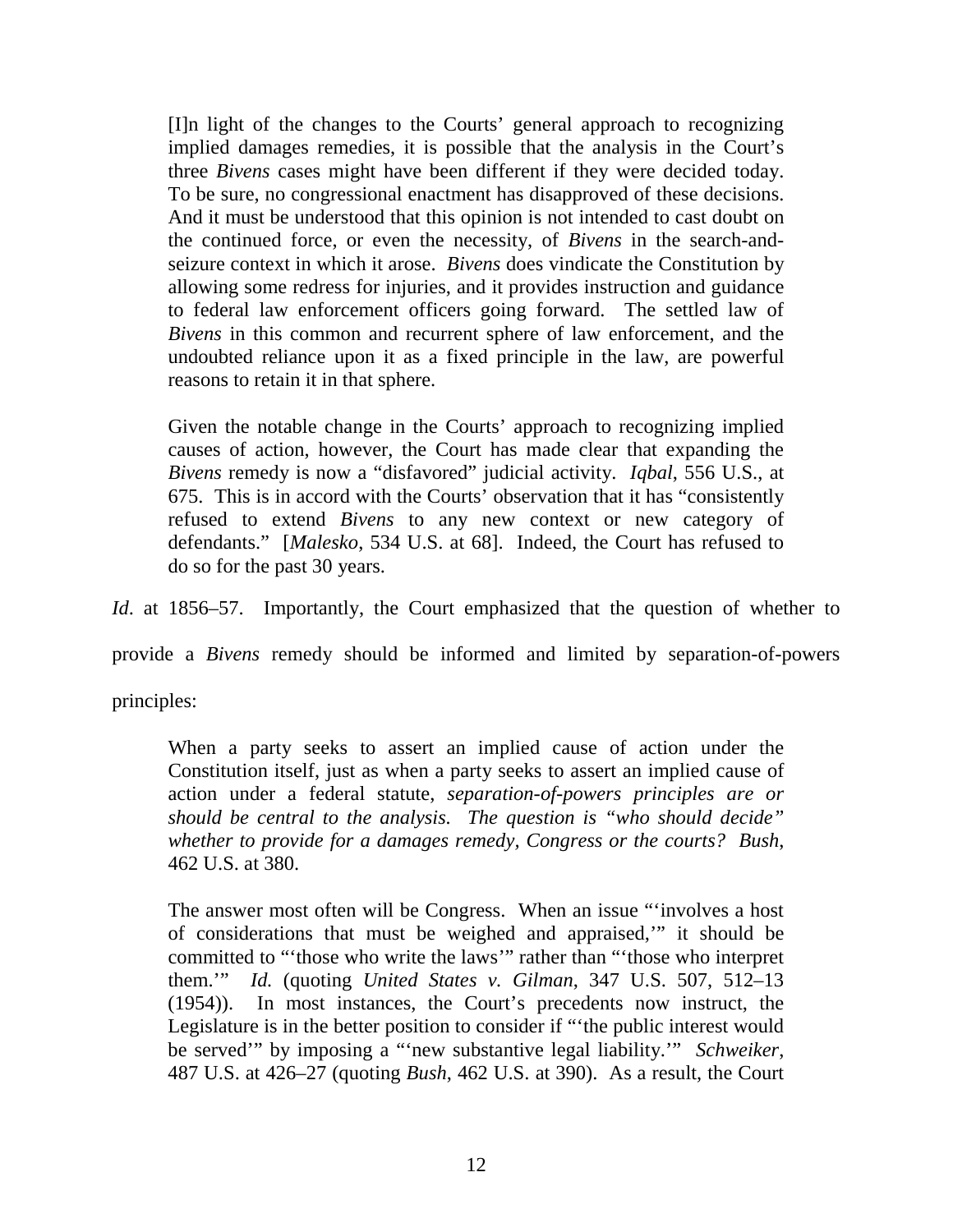has urged "caution" before "extending *Bivens* remedies into any new context." *Malesko*, 534 U.S. at 74.

*Id.* at 1857 (emphasis added).

Drawing from these principles and the prior cases in which it declined to extend *Bivens*, the Court then clarified the framework that now must be applied in determining whether a *Bivens* remedy is available against federal officials. *See* 137 S. Ct. at 1857–60. First, courts must inquire whether a given case presents a "new *Bivens* context." If the context is *not* new — *i.e.*, if the case is not "different in [any] meaningful way" from the three cases in which the Court has recognized a *Bivens* remedy, *id.* at 1859 — then a *Bivens* remedy continues to be available. But if the context is new, then courts must, before extending *Bivens* liability, evaluate whether there are "special factors *counselling hesitation* in the absence of affirmative action by Congress." *Id.* at 1857 (emphasis added) (cleaned up). If any such "special factors" do exist, a *Bivens* action is not available.

The Court has made clear that, for a case to be "different in a meaningful way from [the three] previous *Bivens* cases," a radical difference is not required. *Abbasi*, 137 S. Ct. at 1859. Indeed, the *Abbasi* Court, "without endeavoring to create an exhaustive list," provided several examples of "meaningful differences," some of which are quite minor:

A case might differ in a meaningful way because of the rank of the officers involved; the constitutional right at issue; the generality or specificity of the official action; the extent of judicial guidance as to how an officer should respond to the problem or emergency to be confronted; the statutory or other legal mandate under which the officer was operating; the risk of disruptive intrusion by the Judiciary into the functioning of other branches;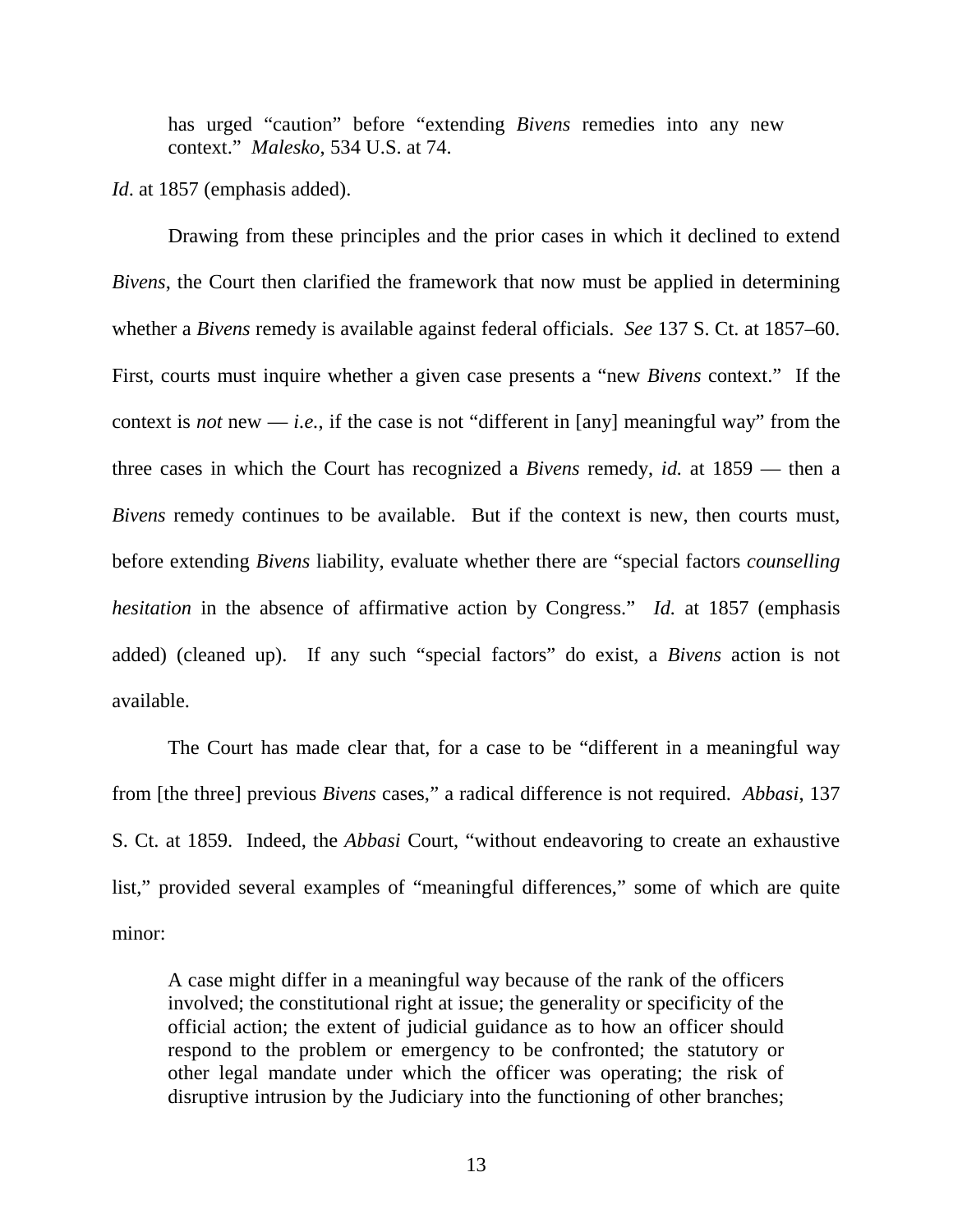or the presence of potential special factors that previous *Bivens* cases did not consider.

*Id*. at 1859–60; *see also id*. at 1865 ("The differences between [the *Abbasi* plaintiffs' prisoner abuse claims] and the one in *Carlson* are perhaps small, at least in practical terms. Given this Court's expressed caution about extending the *Bivens* remedy, however, *the new-context inquiry is easily satisfied*" (emphasis added)).

And in determining whether "special factors" are present to counsel hesitation in expanding *Bivens*, courts must consider "whether the Judiciary is well suited, absent congressional action or instruction, to consider and weigh the costs and benefits of allowing a damages action to proceed." *Abbasi*, 137 S. Ct. at 1857–58. If a factor exists that "cause[s] a court to hesitate before answering that question in the affirmative," then a *Bivens* remedy is unavailable. *Id*. at 1858. "In sum, if there are sound reasons to think Congress *might doubt* the efficacy or necessity of a damages remedy as part of the system for enforcing the law and correcting a wrong, then courts *must refrain* from creating the remedy in order to respect the role of Congress in determining the nature and extent of federal-court jurisdiction under Article III." *Id.* (emphasis added).

#### III

Applying these principles to the case before us, we address first whether this case arises in a new *Bivens* context — a context distinct from the contexts in the Supreme Court's three *Bivens* cases. If the case does arise in a new context, we must then inquire as to whether there are "special factors counselling hesitation in the absence of affirmative action by Congress." *Abbasi*, 137 S. Ct. at 1857 (cleaned up).

14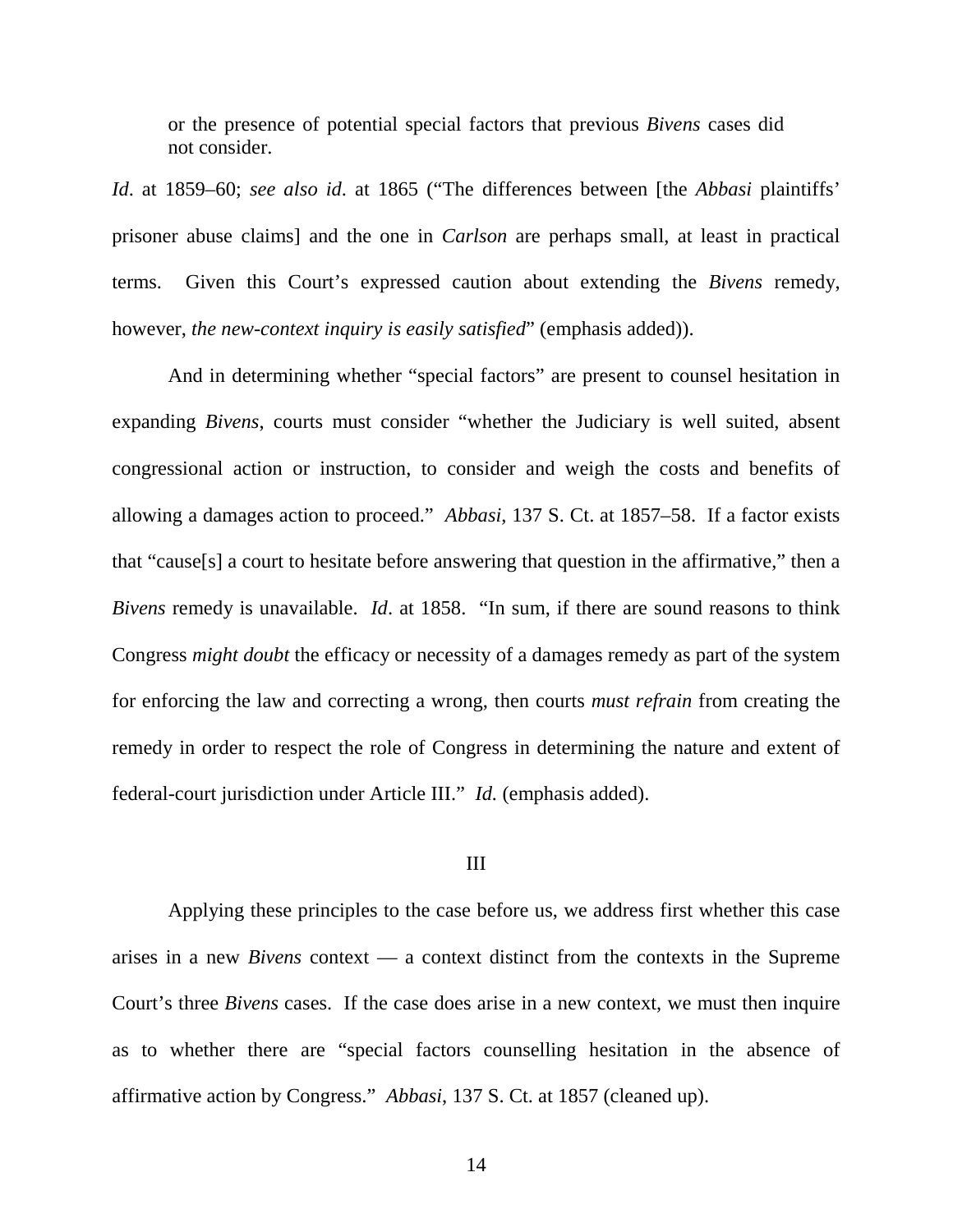A

The ICE agents contend that because this case arises in the immigration context *i.e.*, because it concerns ICE agents' enforcement of the INA, rather than traditional law enforcement officers' enforcement of the criminal law, as in *Bivens* — it presents a new *Bivens* context. The plaintiffs respond that while this may be a difference, it is not a *meaningful* one, as required by *Abbasi*. Indeed, they contend that this case arises "squarely" in the same "search-and-seizure context 'in which [*Bivens*] arose'" (quoting *Abbasi*, 137 S. Ct. at 1856) and that, like in *Bivens*, the instant action is against individual line-level officers for violations of the Fourth Amendment. In addition, the plaintiffs argue that their allegations concern actions taken prior to the commencement of any removal proceeding under the INA and therefore that the INA is not relevant to the *Bivens* inquiry.

Agreeing with the ICE agents, we conclude that the plaintiffs' position fails to reckon with the Supreme Court's specific guidance regarding the new-context inquiry. Following that guidance, we find that several of the differences identified in *Abbasi* are present in this case.

First, "the statutory or other legal mandate under which the officer[s] [were] operating" is distinct. *Abbasi*, 137 S. Ct. at 1860. The ICE agents were not enforcing the criminal law, as in *Bivens*, but rather were enforcing the immigration law of the INA. *See id*. The plaintiffs attempt to trivialize this difference, arguing at a general level that because the ICE agents are "federal law enforcement officers" alleged to have "committed unconstitutional searches and seizures," this case arises in the same context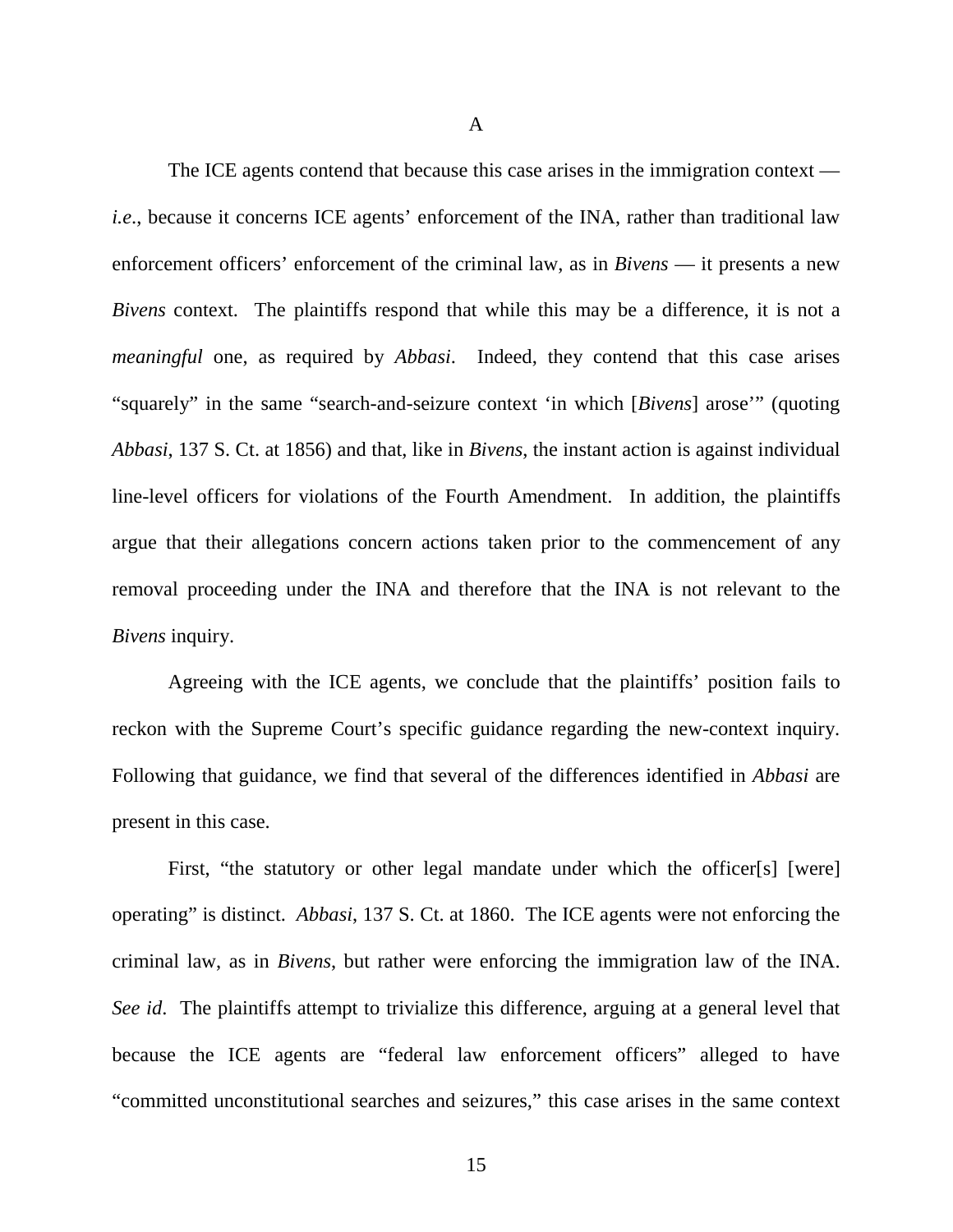as *Bivens* regardless of the statutory mandate under which the ICE agents were operating. Arguing at so general a level, however, not only ignores the language of *Abbasi*, it also fails to appreciate the substantively distinct aspects of immigration enforcement. Immigration enforcement is by its nature addressed toward noncitizens, which raises a host of considerations and concerns that are simply absent in the majority of traditional law enforcement contexts. Indeed, the Supreme Court has recognized as such and has distinguished between immigration enforcement and criminal law enforcement in the past. *See INS v. Lopez-Mendoza*, 468 U.S. 1032, 1050–51 (1984) (holding that the criminal-law exclusionary rule does not apply in removal proceedings); *cf. id*. at 1044 (noting that "[m]ost arrests of illegal aliens away from the border occur during farm, factory, or other workplace surveys. Large numbers of illegal aliens are often arrested at one time, and conditions are understandably chaotic"). And more generally, the INA takes an approach to enforcement that is distinct from the approach taken by criminal laws, favoring arrest and detention *for the purpose of removal* from the United States, while the criminal law imposes incarceration *for the distinct purposes stated in 18 U.S.C. § 3553(a)*.

Also, enforcement of the immigration laws implicates broad policy concerns distinct from the enforcement of criminal law. Indeed, the plaintiffs recognized as much in their initial complaint, pointing out the significance of the Trump Administration's immigration policy to their case and emphasizing the differences between the policies of the Obama Administration and the Trump Administration: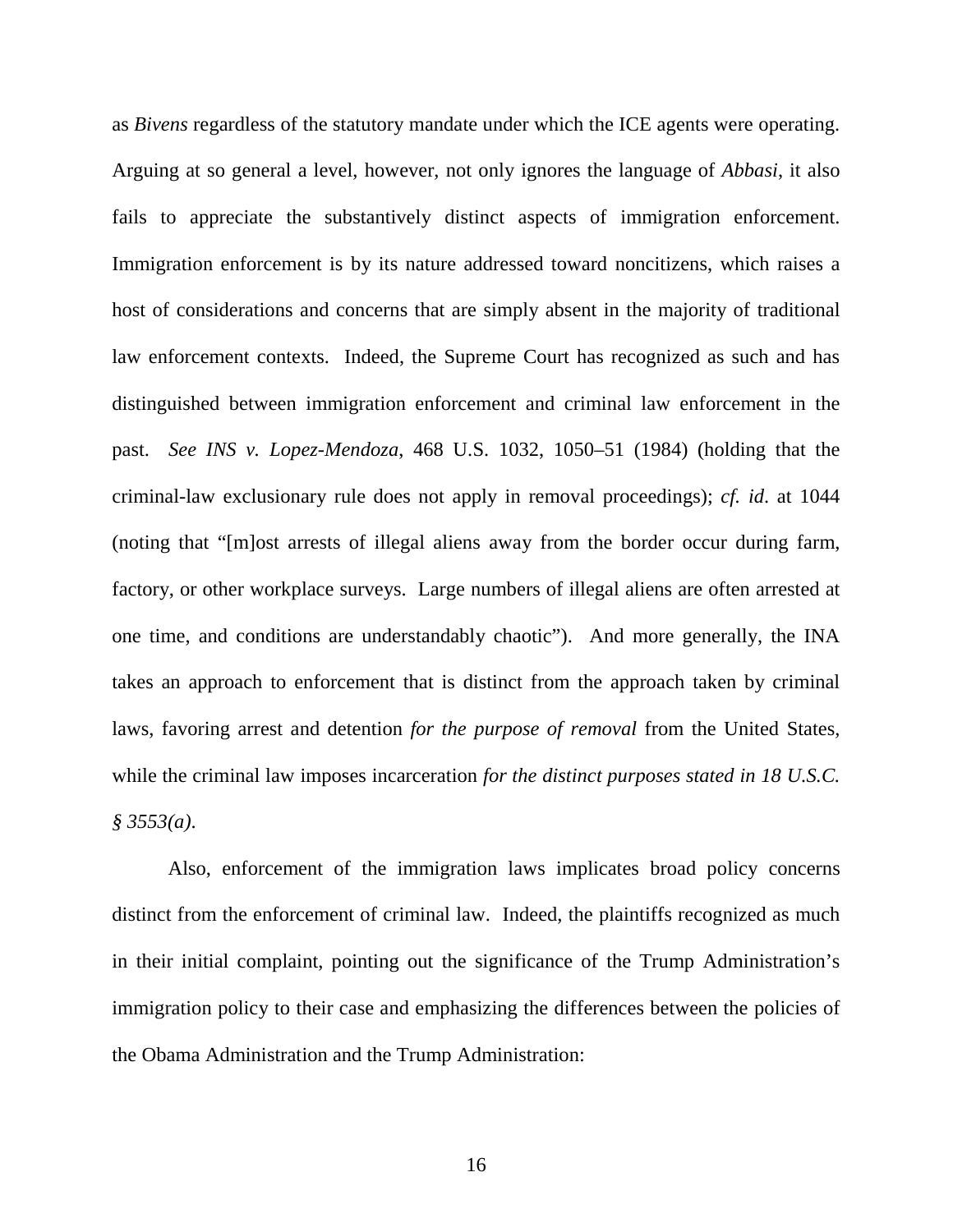In contrast to the Obama Administration's immigration enforcement policies and practices, which discourage ICE agents from stopping individuals absent reasonable suspicion that the individuals had violated federal law, the January 25, 2017 Executive Order [of the Trump Administration] and implementing guidance from [the Department of Homeland Security] have encouraged a broader set of enforcement priorities that "no longer will exempt classes or categories of removable aliens from potential enforcement."

(Citing Department of Homeland Security memoranda from the two Administrations).

In addition, as part of the new-context analysis, the *Abbasi* Court "refused to extend *Bivens* to any . . . *new category* of defendants," and pointed out categories that had been found to be meaningfully distinct from the three *Bivens* cases, such as "federal employer[s]," "military officers," "Social Security officials," a "federal agency," a "private prison operator," "officials from the Bureau of Land Management," and "prison guards at a private prison." *Abbasi* 137 S. Ct. at 1857 (emphasis added). So it is in this case that the plaintiffs seek to extend *Bivens* liability to a new category of defendants — ICE agents, who are charged with the enforcement of the immigration laws.

Further, the plaintiffs' Fifth Amendment claims have no analogue in the Supreme Court's prior *Bivens* cases. In effect, the plaintiffs attempt to wed the Fifth Amendment equal protection claim of *Davis v. Passman*, which concerned a Congressman firing his female secretary, *see* 442 U.S. at 230–31, with the Fourth Amendment claim of *Bivens*. But such hybridization cannot alter the fact that the plaintiffs' claim of discrimination "bear[s] little resemblance to the three *Bivens* claims the Court has approved in the past." *Abbasi*, 137 S. Ct. at 1860.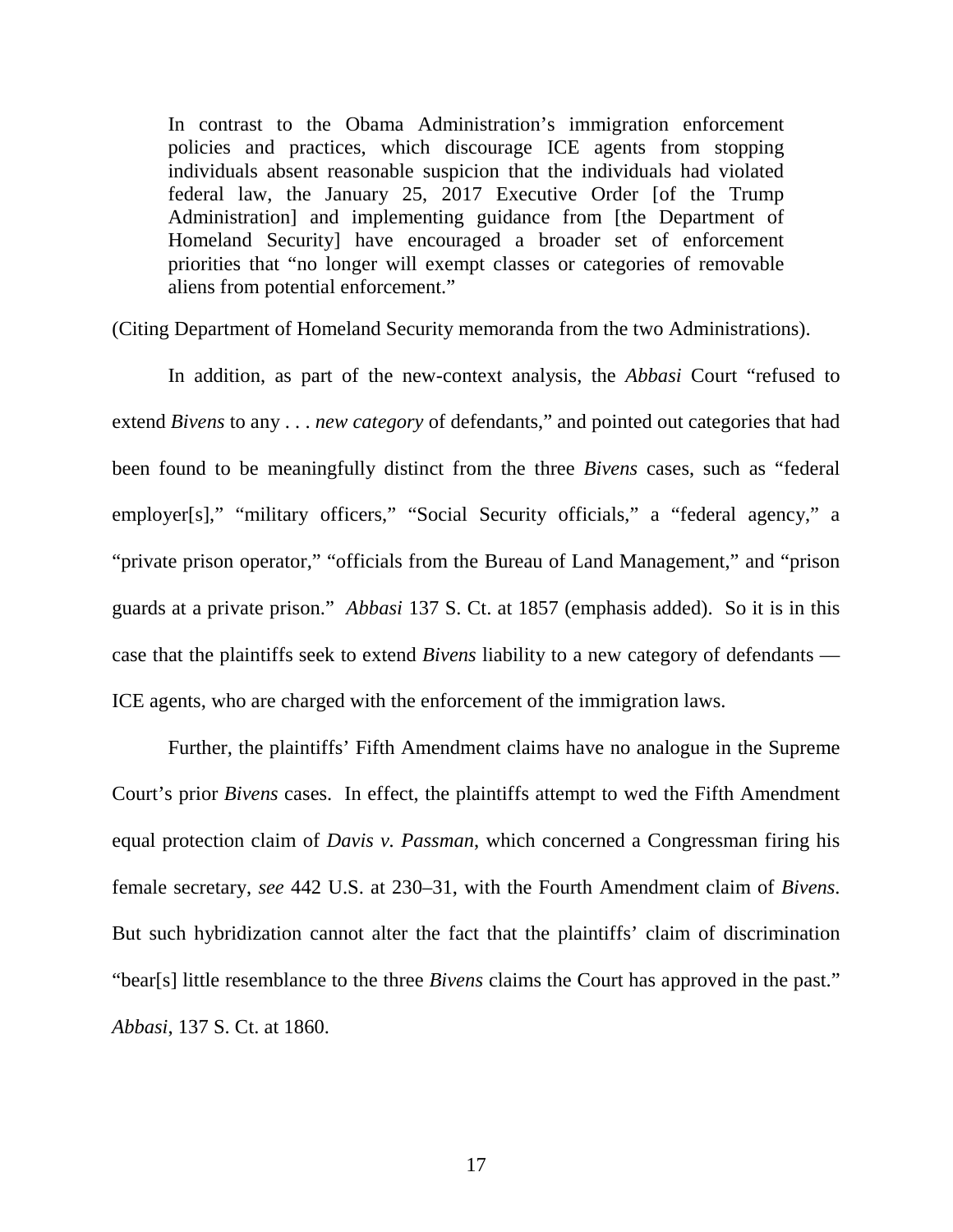In short, as the *Abbasi* Court noted, "even a modest extension is still an extension" for purposes of the new-context analysis, 137 S. Ct. at 1864, and the district court was correct in recognizing this in its opinion. Because the plaintiffs seek to extend *Bivens* liability to a new context, we must now inquire as to whether there are any "special factors counselling hesitation [in extending *Bivens* liability] in the absence of affirmative action by Congress." *Id*. at 1857.

#### B

In determining whether "special factors" are present, we focus on whether Congress *might doubt* the need for an implied damages remedy. *See Abbasi*, 137 S. Ct. at 1858.

Arguing that "special factors" do exist in this case, the ICE agents point to the complex and comprehensive nature of the INA, as well as the "sheer size" of the immigration system. They emphasize that Congress omitted a private damages remedy for constitutional violations arising from immigration enforcement and investigations while pervasively regulating other aspects of immigration policy and argue that this suggests that Congress intended to exclude such a remedy. The Judiciary's recognition of such a remedy absent statutory authorization would thus, according to the ICE agents, raise grave separation-of-powers concerns. In addition, the ICE agents point to immigration's relation to foreign policy and diplomacy and contend that the plaintiffs' action, in purpose and effect, seeks to alter immigration enforcement policy, which is a role for the Executive, not the Judiciary.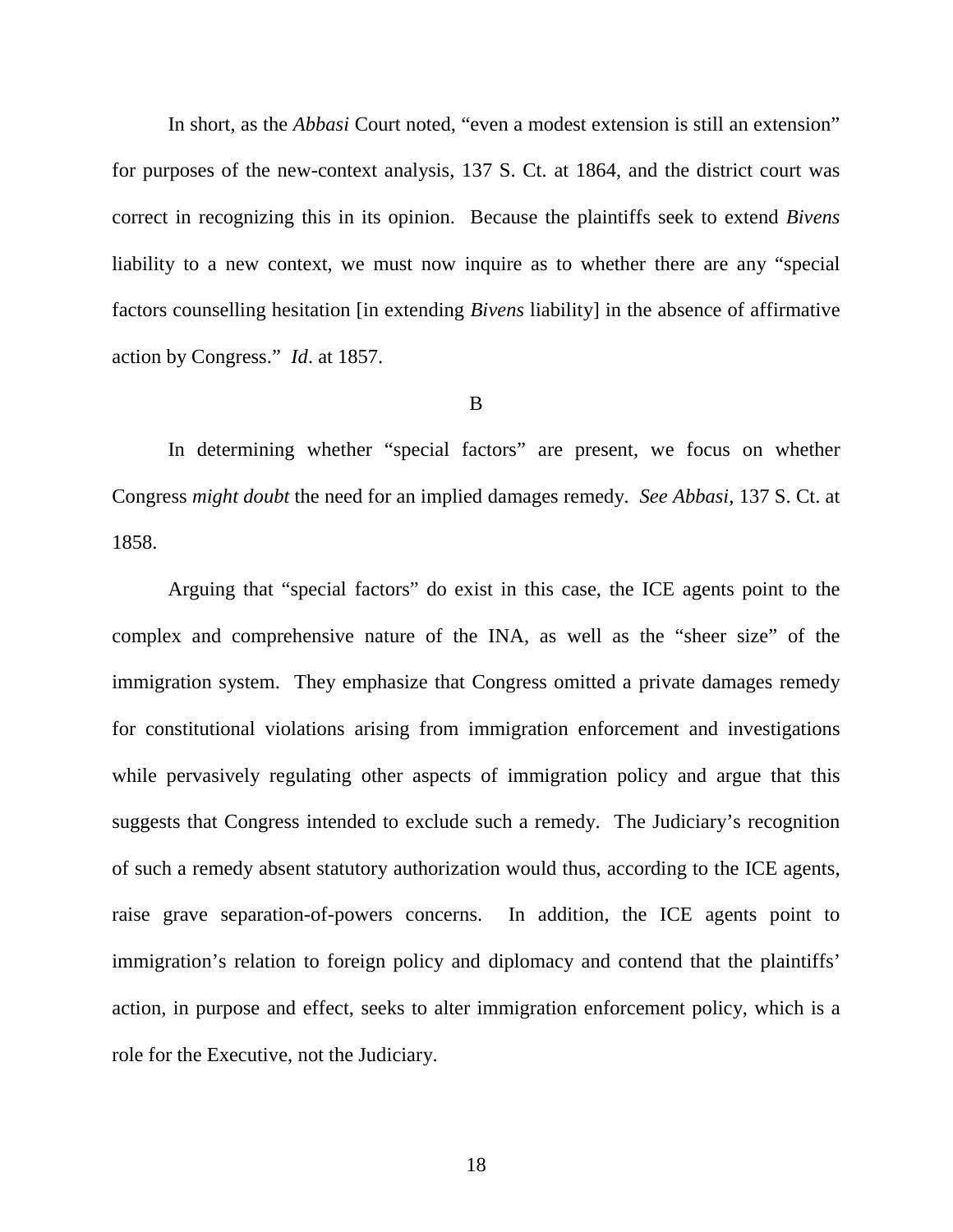The plaintiffs, by contrast, argue that they are only challenging "run-of-the-mill, unconstitutional law enforcement activity by individual law enforcement agents" and that "this case is not about the U.S. 'immigration system'" as such. The plaintiffs also emphasize that, while the INA does provide "various procedural mechanisms to individuals who have been placed in removal proceedings," the INA "does *not* provide a remedial scheme for violations committed by immigration officials outside of removal proceedings." (Quoting *Diaz-Bernal v. Myers*, 758 F. Supp. 2d 106, 218 (D. Conn. 2010)).

Again, we conclude that the plaintiffs' position fails to take account of the Supreme Court's specific instructions about extending *Bivens* claims. As the ICE agents argue, because immigration enforcement is, at bottom, about ensuring that only those foreign nationals who are legally authorized to be in the United States remain present here, such enforcement has "the natural tendency to affect diplomacy, foreign policy, and the security of the nation, which . . . counsel hesitation in extending *Bivens*." *Mirmehdi v. United States*, 689 F.3d 975, 983 (9th Cir. 2012) (cleaned up); *see also Abbasi*, 137 S. Ct. 1861–62 (concluding that plaintiffs' claims would "of necessity require an inquiry into sensitive issues of national security" and that this fact "counsell[ed] hesitation 'in the absence of affirmative action by Congress.'" (citation omitted)); *cf*. *Vanderklok v. United States*, 868 F.3d 189, 209 (3d Cir. 2017) ("[T]he role of the TSA in securing public safety is so significant that we ought not create a damages remedy in this context").

Moreover, immigration enforcement is "a context in which Congress has designed its regulatory authority in a guarded way, making it less likely that Congress would want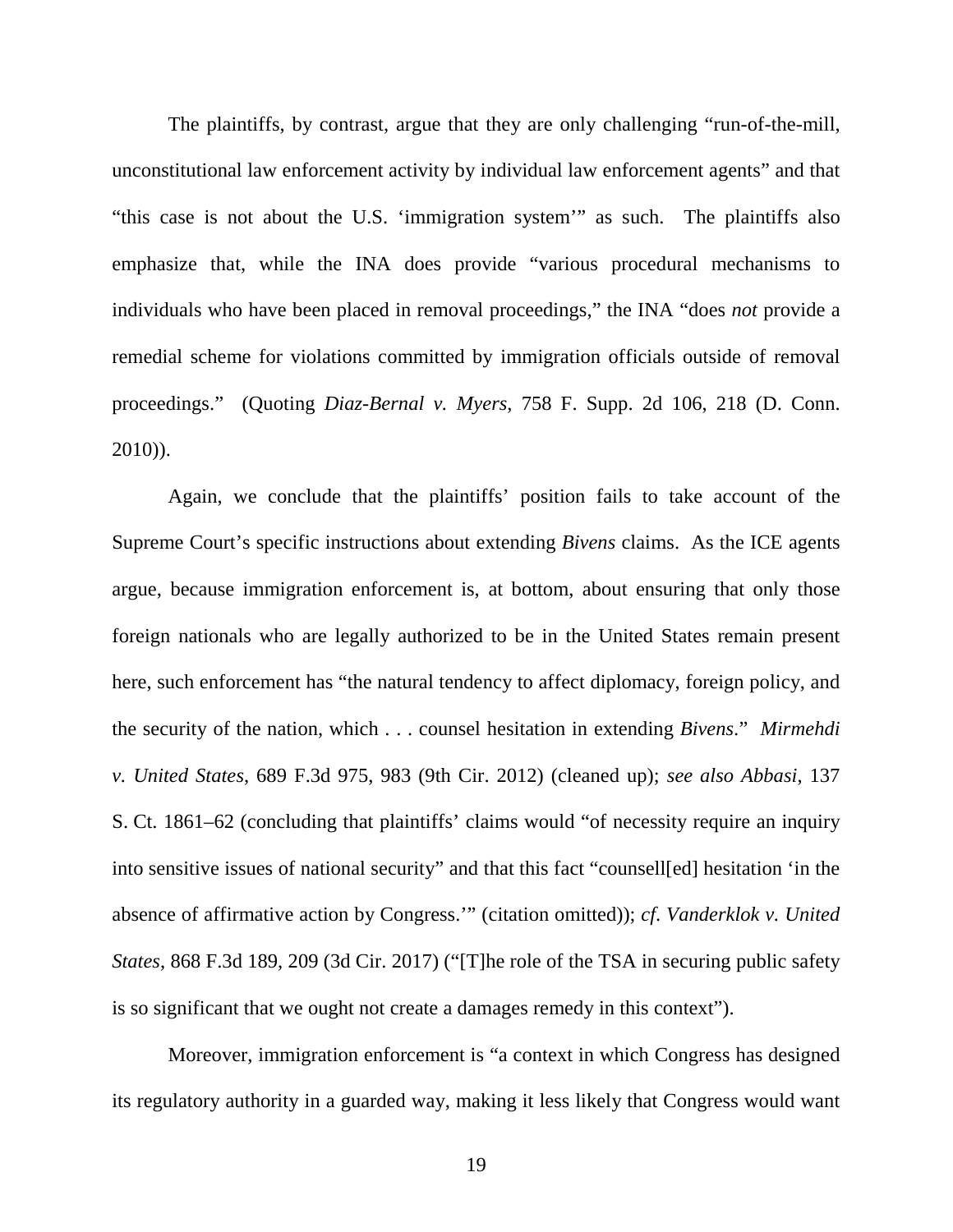the Judiciary to interfere." *See Abbasi*, 137 S. Ct. at 1858 (citing *Chappell*, 462 U.S. at 302 (military); *Stanley*, 483 U.S. at 679 (same); *Meyer*, 510 U.S. at 486 (public purse); *Wilkie*, 551 U.S. at 561–62 (federal land)). Indeed, Congress took steps to ensure that the protections it provided in the INA would be exclusive of any additional judicial remedy. *See* 8 U.S.C. § 1252(b)(9) ("Judicial review of all questions of law and fact, including interpretation and application of constitutional and statutory provisions, arising from any action taken or proceeding brought to remove an alien from the United States . . . shall be available only in judicial review of a final order under this section"); *id.* § 1252(g) ("Except as provided in this section . . . , no court shall have jurisdiction to hear any cause or claim by or on behalf of any alien arising from the decision or action by the Attorney General to commence proceedings, adjudicate cases, or execute removal orders against any alien"); *id*. § 1226(e) (limiting court review of the Attorney General's decisions to arrest and detain aliens).

In the same vein, where Congress has provided "an alternative remedial structure . . . , that alone may limit the power of the Judiciary to infer a new *Bivens* cause of action." *Abbasi*, 137 S. Ct. at 1858. And the INA does indeed contain such a remedial structure. *See, e.g.*, 8 C.F.R. § 287.8 (establishing "standards for enforcement activities" conducted under the INA); *id*. § 287.10 (providing for an "[e]xpedited internal review process" of alleged violations of the standards established in § 287.8); *id*. §§ 236.1(d), 1003.38 (providing persons detained under the INA an adversarial bond hearing, with a right to appeal); 8 U.S.C. § 1229a(b) (adversarial removal hearing); *id.* § 1252 (judicial review of removal orders); *see also Alvarez v. ICE*, 818 F.3d 1194, 1206 (11th Cir. 2016)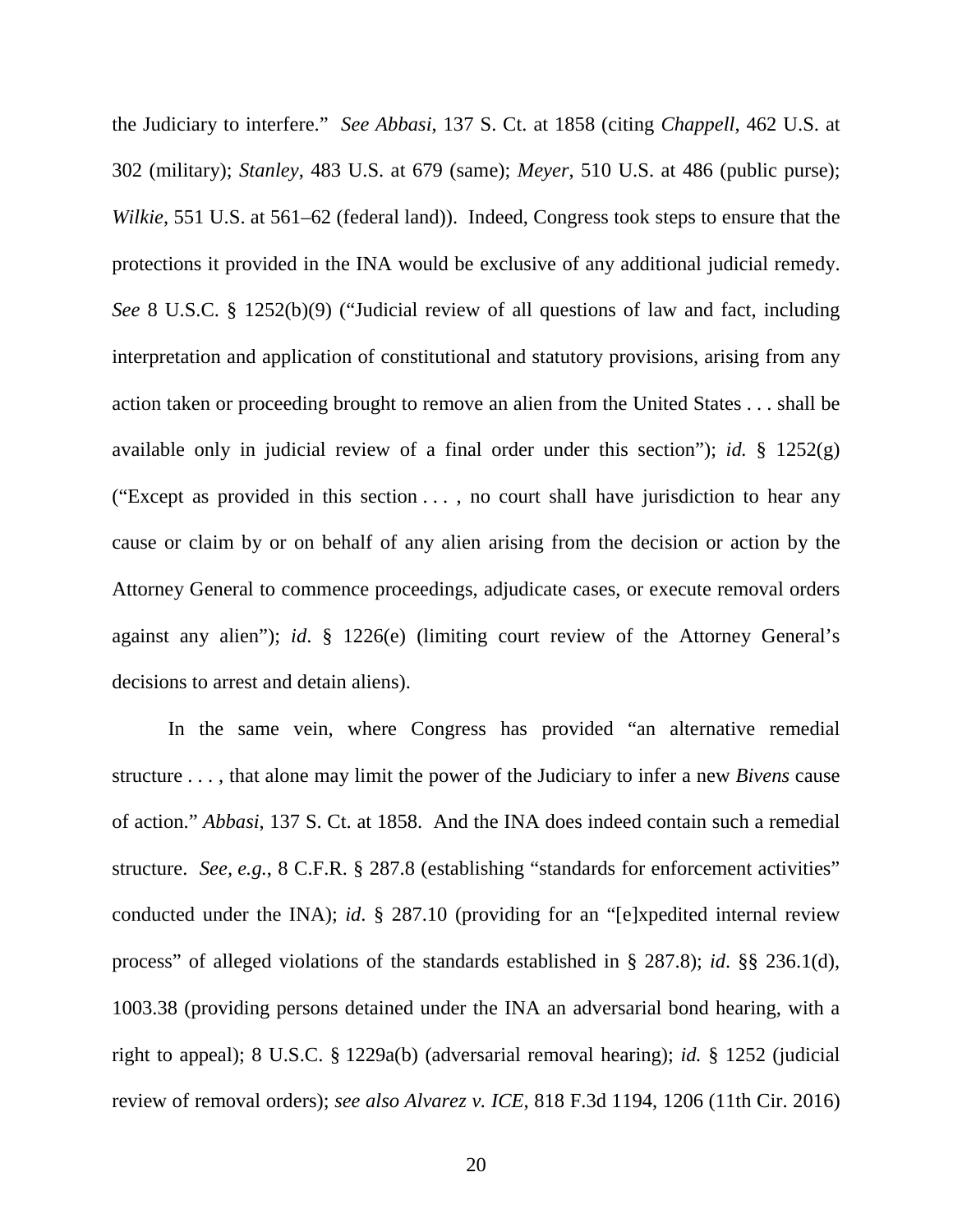("The [INA] is 'an elaborate remedial system that has been constructed step by step, with careful attention to conflicting policy considerations'" (quoting *Bush,* 462 U.S. at 388)); *De La Paz v. Coy*, 786 F.3d 367, 375–78 (5th Cir. 2015) (detailing the INA's "comprehensive regulation of all immigration related issues," including provisions "specifically designed to protect the rights of illegal aliens," and concluding that the INA "comprises . . . an elaborate remedial scheme [that] precludes creation of a *Bivens*  remedy").

The plaintiffs are correct that the protections provided by the INA do not include a money damages remedy and often do not redress constitutional violations that occur apart from removal proceedings. But this misses the point, for the relevant question "is not what remedy the court should provide for a wrong that would otherwise go unredressed" but instead "whether an elaborate remedial system . . . should be augmented by the creation of a new judicial remedy." *Bush*, 462 U.S. at 388; *see also Chilicky*, 487 U.S. at 421–22 ("The absence of statutory relief for a constitutional violation . . . does not by any means necessarily imply that courts should award money damages against the officers responsible for the violation").

Congress's legislative actions in this area persuasively indicate that Congress did not want a money damages remedy against ICE agents for their allegedly wrongful conduct, as indicated by its frequent amendment of the INA and its repeated refusal to provide a damages remedy. *See, e.g.*, REAL ID Act of 2005, Pub. L. No. 109-13, 119 Stat. 302; Illegal Immigration Reform and Immigrant Responsibility Act of 1996, Pub. L. No. 104-208, div. C, 110 Stat. 3009-546; Antiterrorism and Effective Death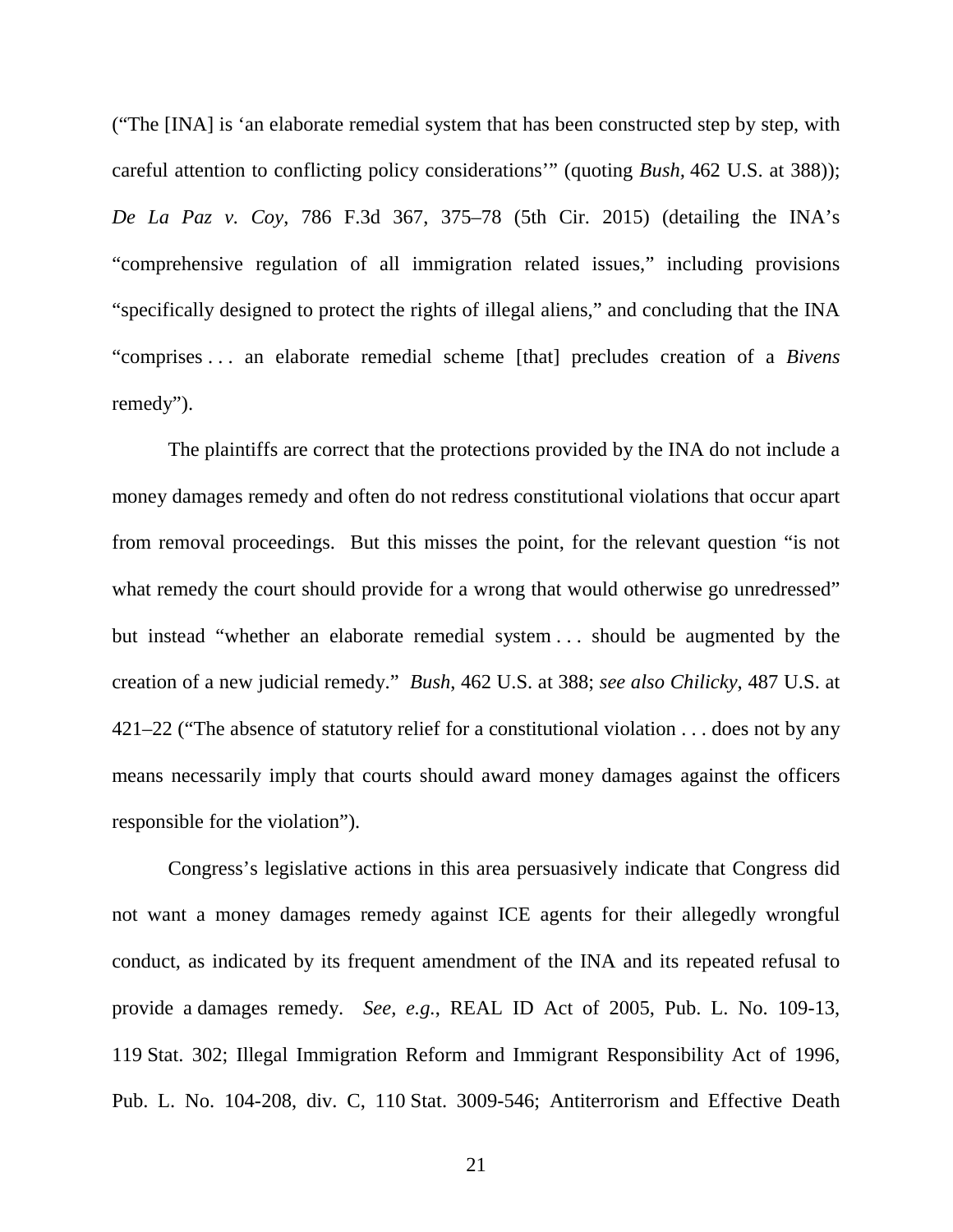Penalty Act of 1996, Pub. L. No. 104-132, 110 Stat. 1214; Immigration Act of 1990, Pub. L. No. 101-649, 104 Stat. 4978; Immigration Reform and Control Act of 1986, Pub. L. No. 99-603, 100 Stat. 3359; Act of Oct. 20, 1976, Pub. L. No. 94-571, 90 Stat. 2703; Act of Oct. 3, 1965, Pub. L. No. 89-236, 79 Stat. 911; *see also De La Paz*, 786 F.3d at 377 ("Despite its repeated and careful attention to immigration matters, Congress has declined to authorize damage remedies against individual agents involved in civil immigration enforcement. The institutional silence speaks volumes and counsels strongly against judicial usurpation of the legislative function"). And "legislative action suggesting that Congress does not want a damages remedy is itself a factor counseling hesitation." *Abbasi*, 137 S. Ct. at 1865; *see id.* at 1862 (concluding that, as regarded the plaintiffs' conditions-of-confinement claims, Congress's failure to provide a damages remedy was instructive given its "frequent and intense" interest in the response to the September 11 attacks); *id.* at 1865 (reasoning that, as regarded the plaintiffs' prisoner abuse claims, Congress's failure to provide "a standalone damages remedy against federal jailers" in the Prison Litigation Reform Act, which was enacted after *Carlson*, arguably "suggests Congress chose not to extend the *Carlson* damages remedy to cases involving other types of prisoner mistreatment").

Finally, *Bivens* actions "have never [been] considered a proper vehicle for altering an entity's policy." *Malesko*, 534 U.S. at 74. Yet, this is what the plaintiffs appear to want. Allegations that they made in their initial complaint specifically targeted the Trump Administration's immigration enforcement policy with the purpose of altering it, even though they attempted in their amended complaint to distance themselves — at least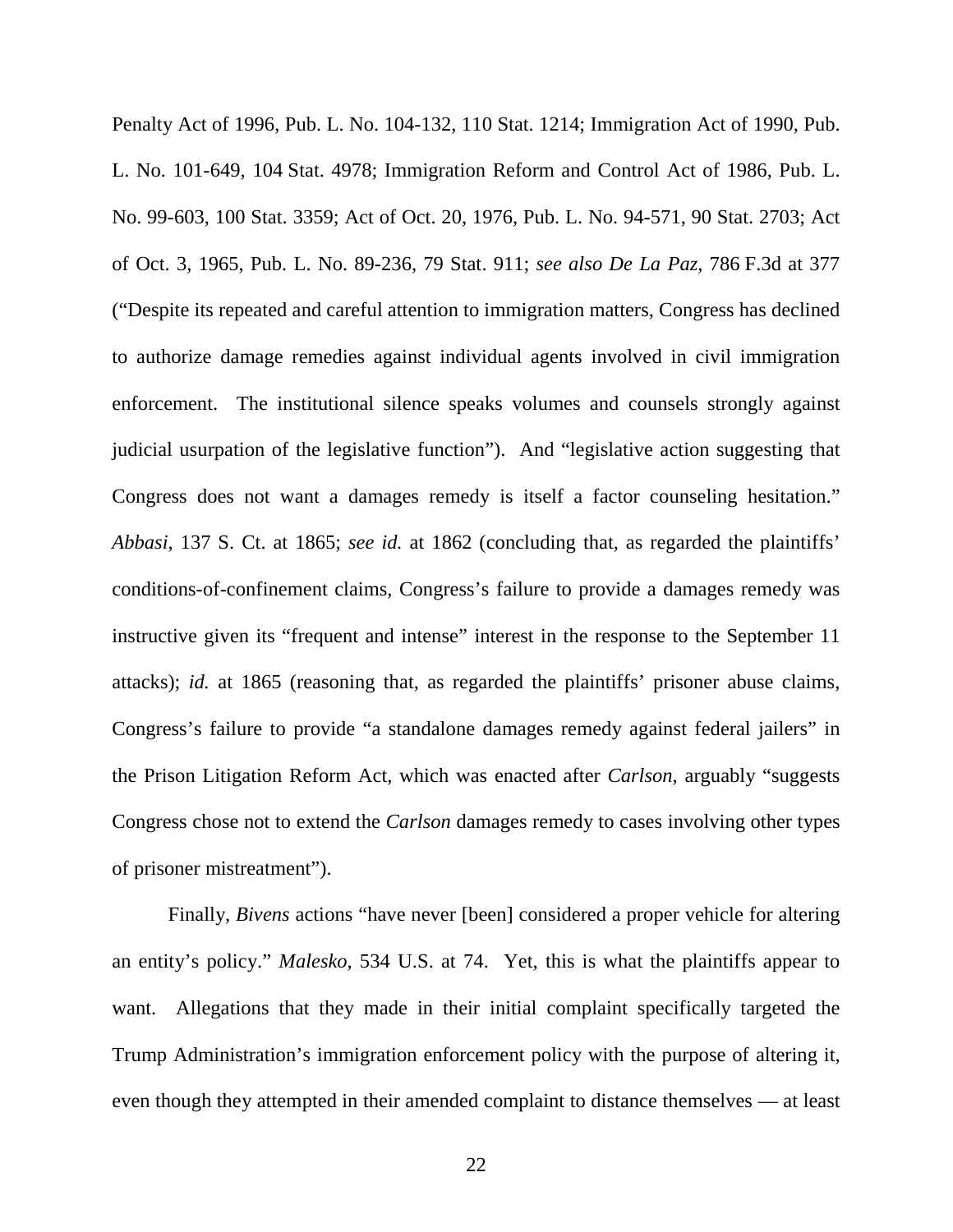overtly — from alleging such a purpose, surely to avoid this very discussion. But their purpose was undoubtedly not abandoned, as betrayed by their extensive challenge to policy in their initial complaint *based on the same facts* and by their contention that the Trump Administration's policy gave rise to the conduct that they alleged *in both complaints* was illegal. *See United States v. McKeon*, 738 F.2d 26, 31 (2d Cir. 1984) ("The law is quite clear that [superseded] pleadings constitute the admissions of a partyopponent and are admissible in the case in which they were originally filed as well as in any subsequent litigation involving that party. A party thus cannot advance one version of the facts in its pleadings, conclude that its interests would be better served by a different version, and amend its pleadings to incorporate that version, safe in the belief that the trier of fact will never learn of the change in stories"). This attack on executive policy represents yet another "special factor counselling hesitation." *Abbasi*, 137 S. Ct. at 1860.

\* \* \*

At bottom, we conclude that the plaintiffs' complaint seeks to extend the *Bivens* remedy to a new context and that the application of *Bivens* to this new context causes us to hesitate, as it raises the substantial question of whether Congress would want the plaintiffs to have a money damages remedy against ICE agents for their allegedly wrongful conduct when enforcing the INA. Accordingly, we conclude that no *Bivens* remedy is available. Because of this ruling, we do not reach the ICE agents' claim of qualified immunity. *See Wilkie*, 551 U.S. at 549 n.4.

23